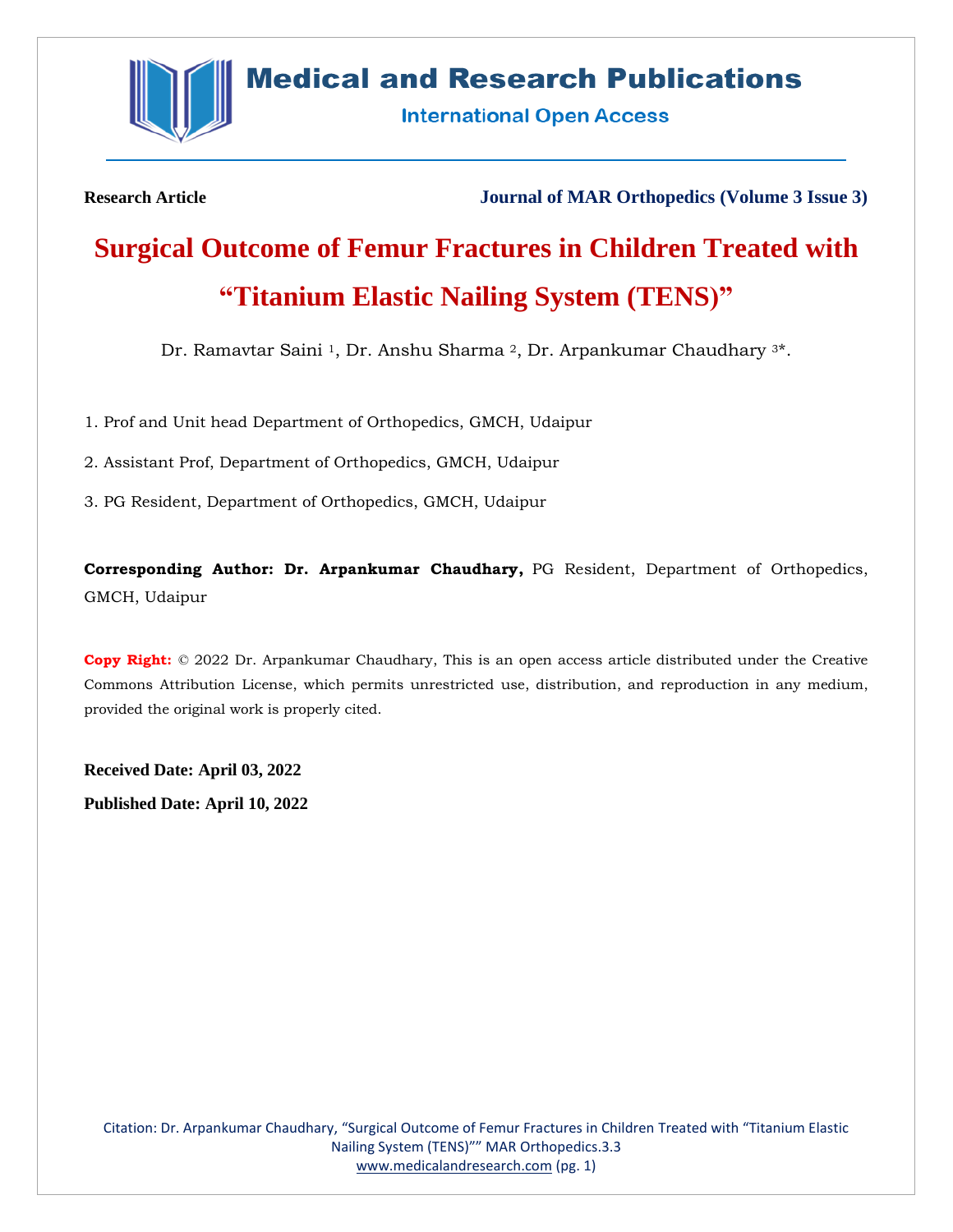#### **Introduction**

 In the paediatric age group, the shaft femur fractures account for 1.66 of all bony injuries. They are most common in  $\text{boys}(1,2)$  (2.6:1) and bimodal age distribution is seen during early adolescents and toddlers(3,4,5). During childhood, a child's bone changes from primary weak woven bone to stronger lamellar bone(6), thus leading to an increase in diameter(7) and cortical thickness resulting in an increase in area moment of inertia which increases the strength which explains the bimodal distribution of femoral fracture.

Children younger than 5 years have an excellent outcome with spica casting due to faster time to union, decreased risk of unacceptable shortening, small body size allowing easy parental cast care and transfer.

The treatment of long bone fractures in children is improving as newer treatments are developed. Most fractures were previously effectively managed conservatively, with only unstable and displaced fractures requiring surgical fixation.

Clinicians have learned through experience that children with diaphyseal femur fractures do not always recover with conservative treatment(8). Conservative treatment methods do not effectively correct shortening, angulations, or malrotation.(9)

Although the indication for operative treatment of paediatric fractures is still debated(10), there has been an increase in interest in it in the last three decades due to the evolution of orthopaedics, especially in orthopaedic trauma, a better understanding of biomechanics, variety and quality of implants, principles of internal fixation, antibiotics, and asepsis.There is still a lack of consensus on how to treat long bone fractures in children under the age of six, i.e. POP Spica casting or intramedullary nailing in children over 15 years or skeletally immature children.[9]However, the treatment of femur fractures in children and adolescents (ages 5 to 15) is still debatable(11).

Other options for management include early spica casting, skin traction, and external fixation, flexible intramedullary nails, open reduction and internal fixation with plating, ,reamed intramedullary nails(12). Prolonged bed rest, which separates the child from routine activities, and the cost of various types of traction and plaster cast immobilisation are the two major drawbacks.

Plates provide solid stabilisation for a femoral shaft fracture, but they need a bigger incision, which increases the risk of blood loss and scarring. It's a load-bearing device, thus re-fracture and growth disruption are both possibilities.

Children with long bone fractures can be treated with a number of intramedullary devices, such as the Rush or Enders nails, although these have poor elasticity and rotational stability, and fracture stabilization requires many nails (13).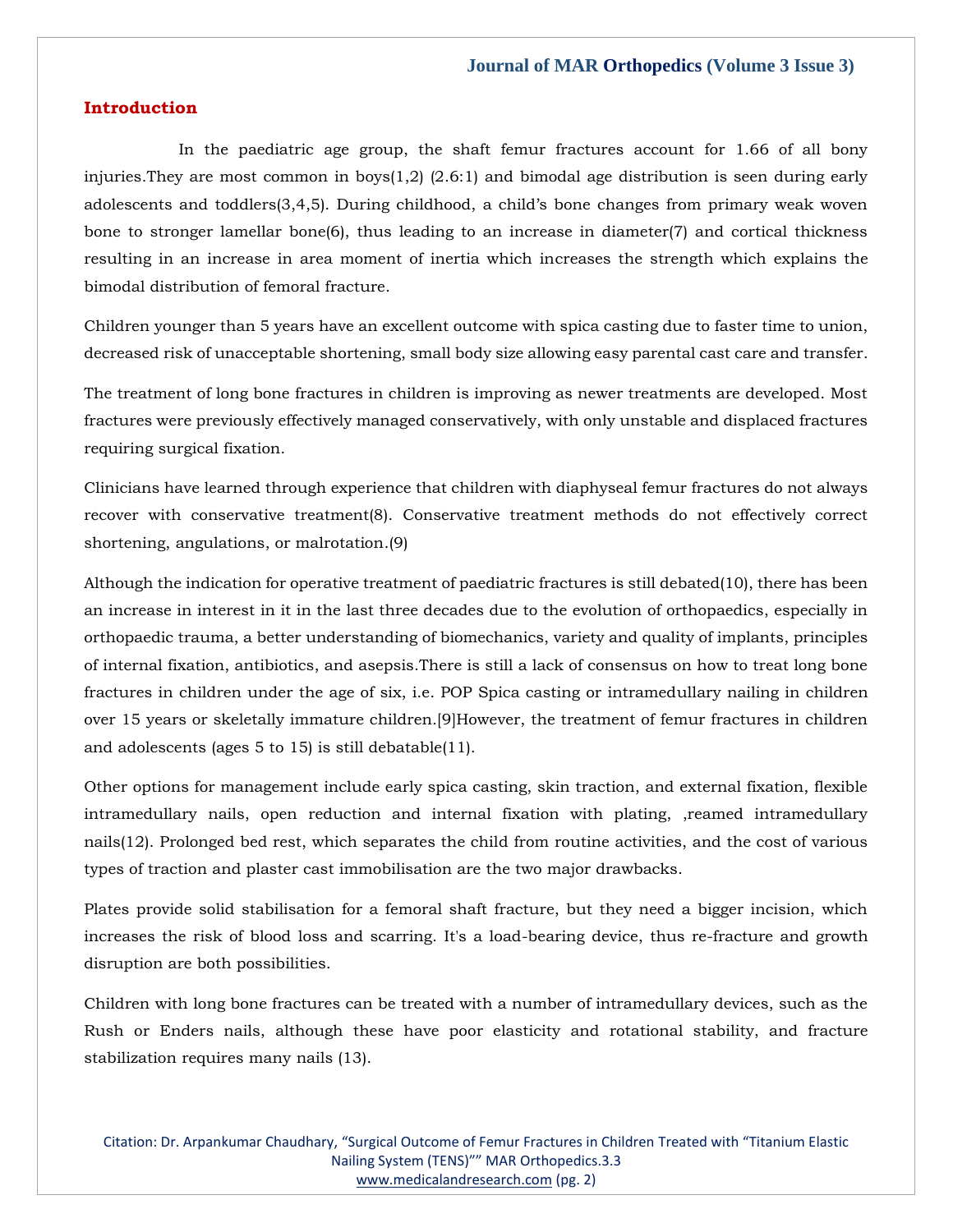Metaizeau and his Nancy(13), France-based team invented the stable intramedullary elastic nailing technique in 1988, which changed the management of fractures in children.

Internal elastic fixation in the form of Titanium TENS (Elastic Intramedullary Nailing System) creates a healthy environment for fracture healing without physical damage, micro-motion that promotes callus formation, minimally invasive surgery, and early return to school.

#### **Materials and Methods**

#### **Aim:**

To study and evaluate the clinical outcome of surgical treatment of fracture femurs in children by TENS nail.

#### **Objectives of the study:**

To assess fracture union using Anthony et al. scale

To assess clinical outcome using Thoresen scoring system.

To assess complications like malalignment, limb length discrepancy, pain, etc using "Flynn's Criteria". Pain will be assessed using Visual Analogue Scale (VAS score).

**Study Design:** Prospective, Observational, Therapeutic study.

**Site and Place of study:** Children presenting with femur fractures in the Department of Orthopaedics at a tertiary care center in Southern Rajasthan.

#### **Inclusion criteria:**

The patient with shaft femur fracture unilaterally or bilaterally.

Aged between 05-18 years of age.

Patient with a diaphyseal, subtrochanteric femur fracture.

#### **Exclusion criteria:**

Patients with pathological fractures.

Patients/Parents of children who refused to give appropriate consent.

Citation: Dr. Arpankumar Chaudhary, "Surgical Outcome of Femur Fractures in Children Treated with "Titanium Elastic Nailing System (TENS)"" MAR Orthopedics.3.3 [www.medicalandresearch.com](http://www.medicalandresearch.com/) (pg. 3)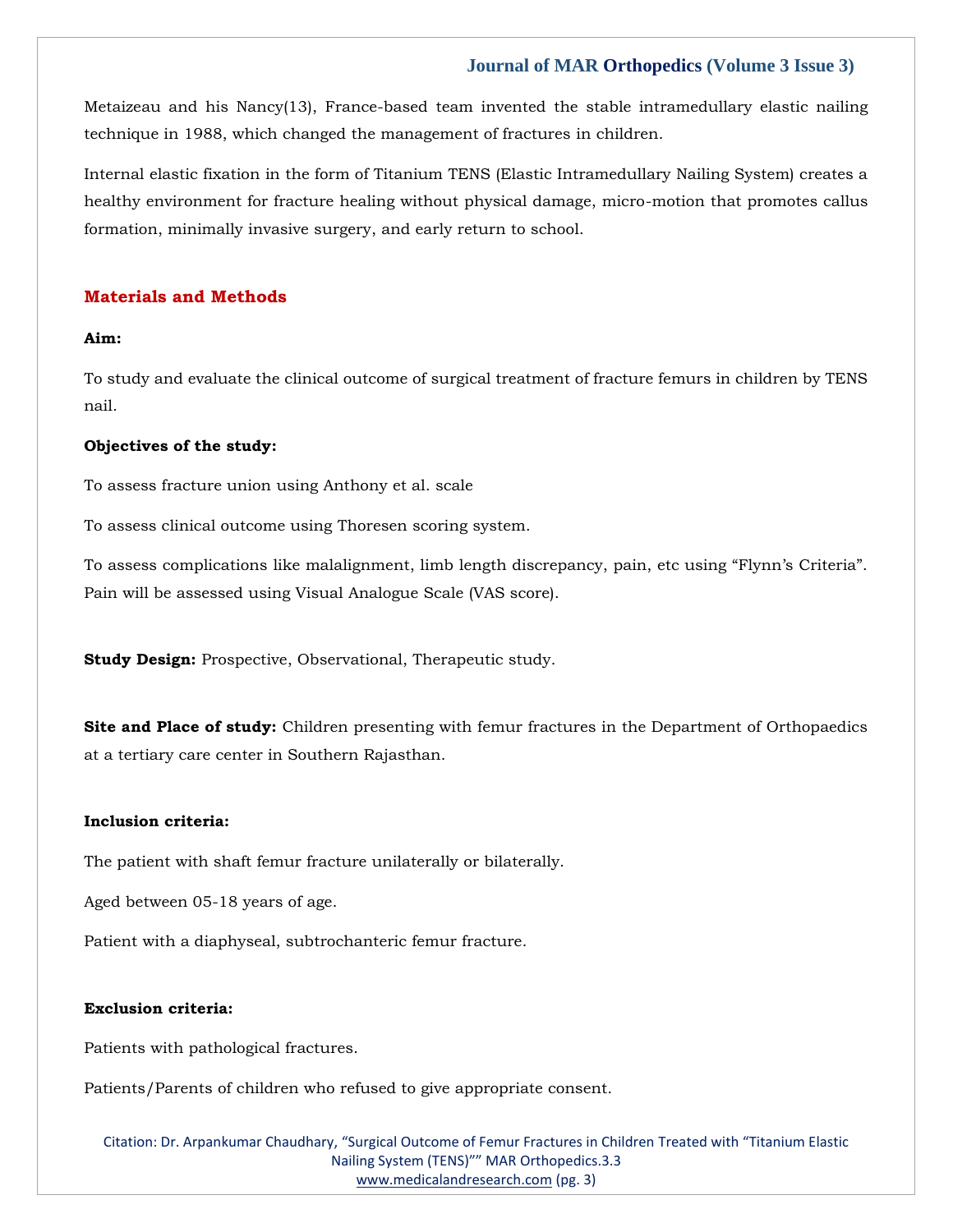# **Results**

| Age in years   | Cases | Percentage (%)   |
|----------------|-------|------------------|
| 5 - 8 YEARS    |       | 23.33 percentage |
| $9 - 12$ YEARS | 12    | 40 percentage    |
| 13 - 15 YEARS  |       | 23.33 percentage |
| 16 - 18 YEARS  |       | 13.33 percentage |
| Total          | 30    | 100.00           |
|                |       | percentage       |

|  |  |  |  | <b>Table 1:</b> According to age Distribution |
|--|--|--|--|-----------------------------------------------|
|--|--|--|--|-----------------------------------------------|

• Most common encountered age is between 9-12 years counting for 12 cases (40%).



Citation: Dr. Arpankumar Chaudhary, "Surgical Outcome of Femur Fractures in Children Treated with "Titanium Elastic Nailing System (TENS)"" MAR Orthopedics.3.3 [www.medicalandresearch.com](http://www.medicalandresearch.com/) (pg. 4)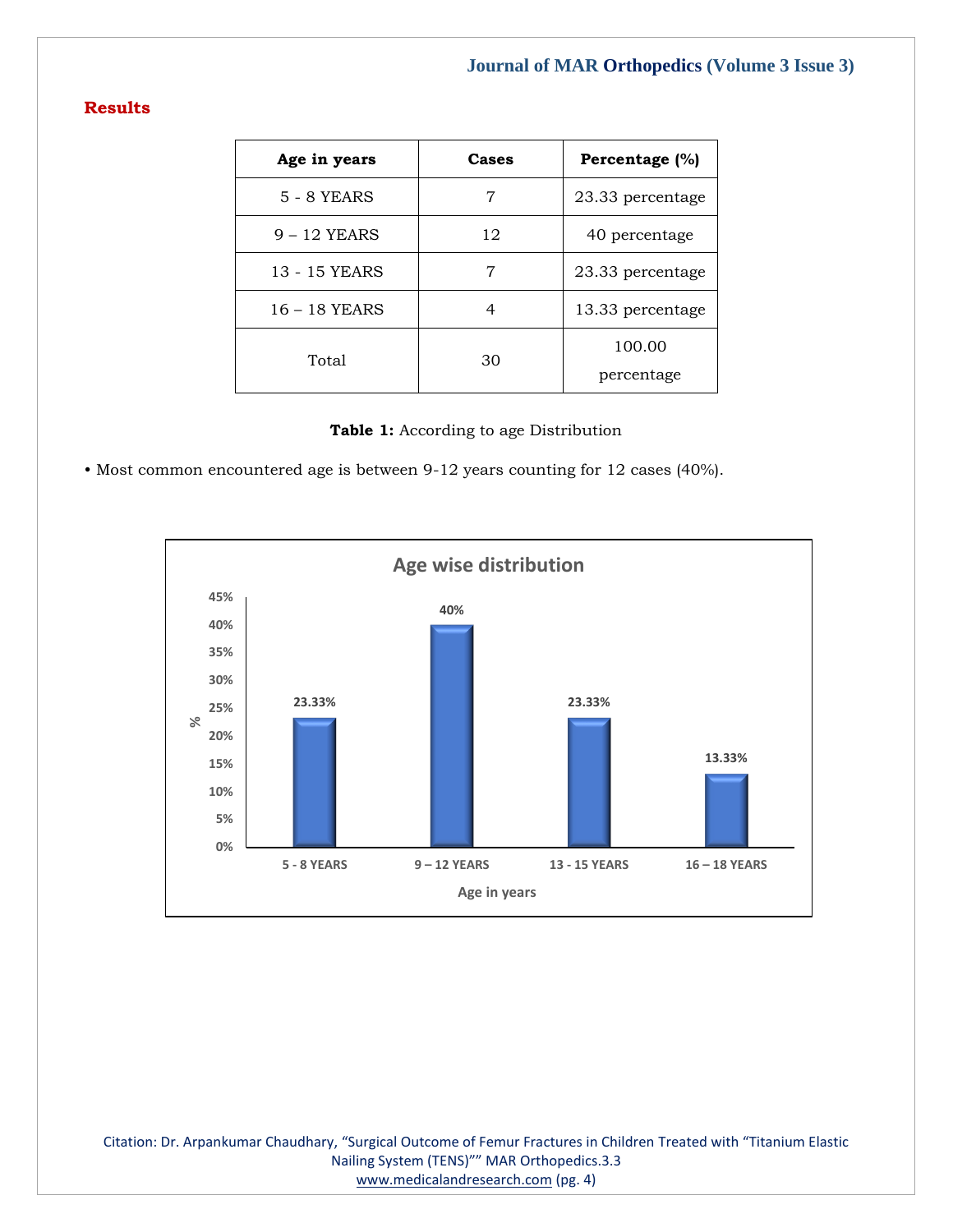| Gender       | No of cases | Percentage (%) |
|--------------|-------------|----------------|
| <b>BOYS</b>  | 19          | 63.33%         |
| <b>GIRLS</b> |             | 36.66%         |

**Table 2**: Sex Wise Distribution

• Majority of the patients who sustained fracture were boys 19 cases (63.33%)when compared to girls patients 11 cases (36.66%).

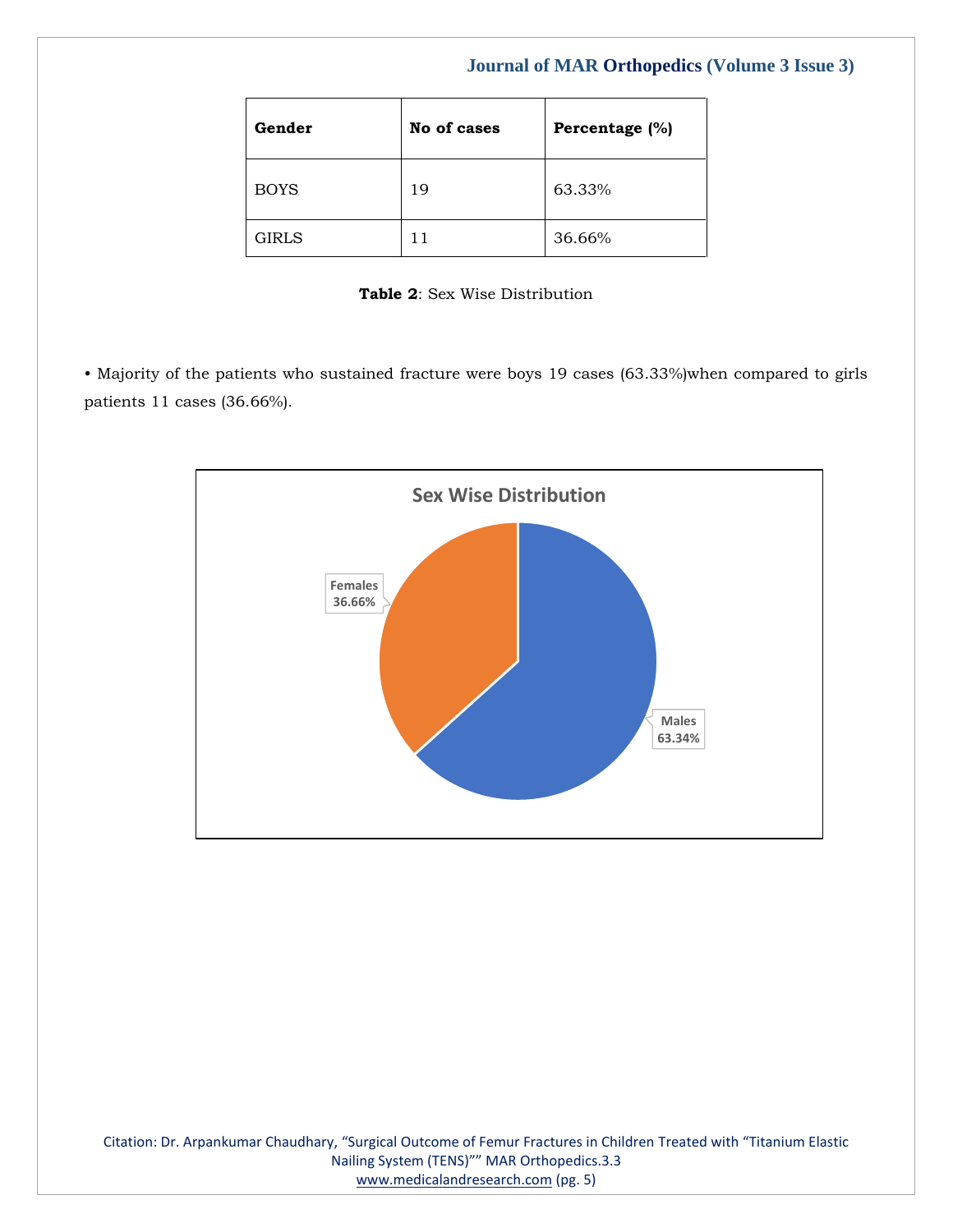| Side             | No of cases | Percentage |
|------------------|-------------|------------|
| <b>BILATERAL</b> |             | 23.53 %    |
| <b>LEFT SIDE</b> | 12          | 35.29 %    |
| RIGHT SIDE       | 14          | 41.18 %    |

|  |  | <b>Table 3:</b> According to site |  |  |
|--|--|-----------------------------------|--|--|
|--|--|-----------------------------------|--|--|

• Most commonly right side (14cases- 41.18 %) was affected than the left side (12 cases - 35.29) and 4 cases (23.53 %) had bilateral fractures.

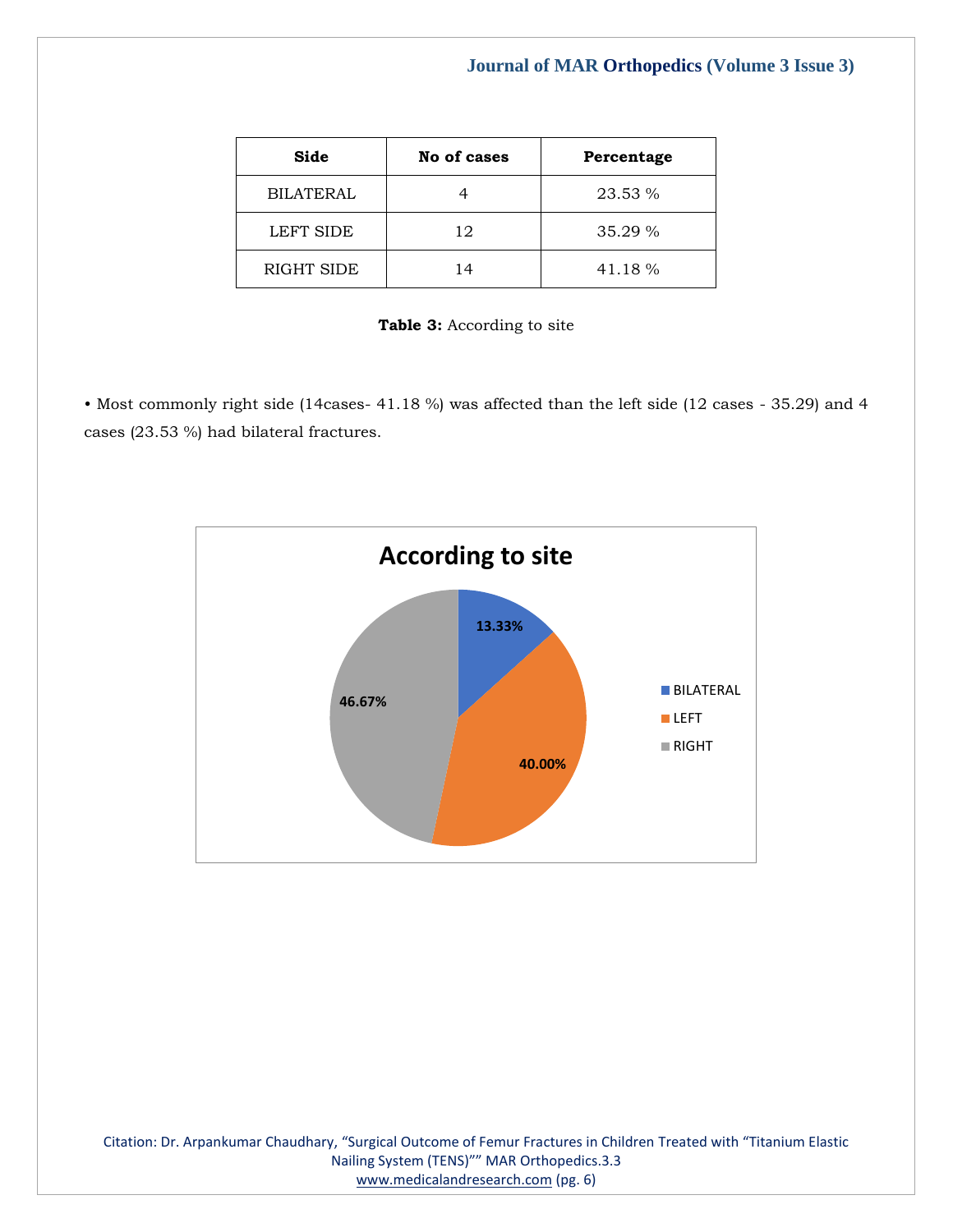| <b>Injury Mechanism</b>   | No of cases | Percentage |
|---------------------------|-------------|------------|
| <b>FALL FROM HEIGHT</b>   |             | 13.33%     |
| <b>FALL WHILE PLAYING</b> | 8           | 26.67%     |
| <b>RTA</b>                | 18          | 60%        |

### **Table 4:** Injury Mechanism

• Most commonmode of injury was road traffic accidents in 18 cases (60%) followed by 8 cases (26.67%) due to falls while playing, and 4 cases (13.33%) were caused due to falling from height.

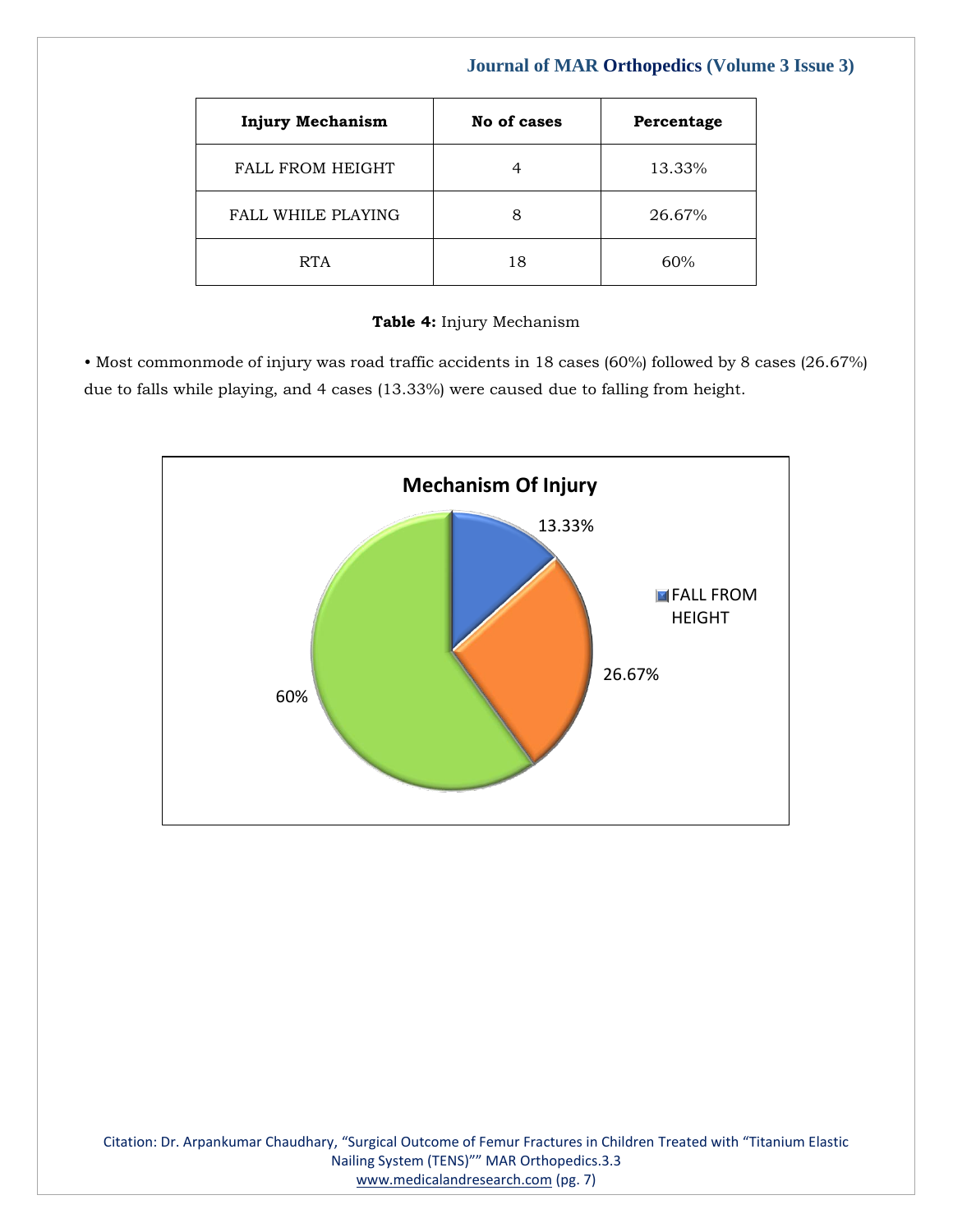| Type of fracture | No. of cases | Percentage (%) |
|------------------|--------------|----------------|
| Closed Fracture  | 22           | 73.33%         |
| Open Fracture    | 8            | 26.67%         |

|  |  | Table 5: Fracture Type |  |
|--|--|------------------------|--|
|--|--|------------------------|--|

• 22 patients (73.33%) had closed injury and 8 patients (26.67%) had open fracture

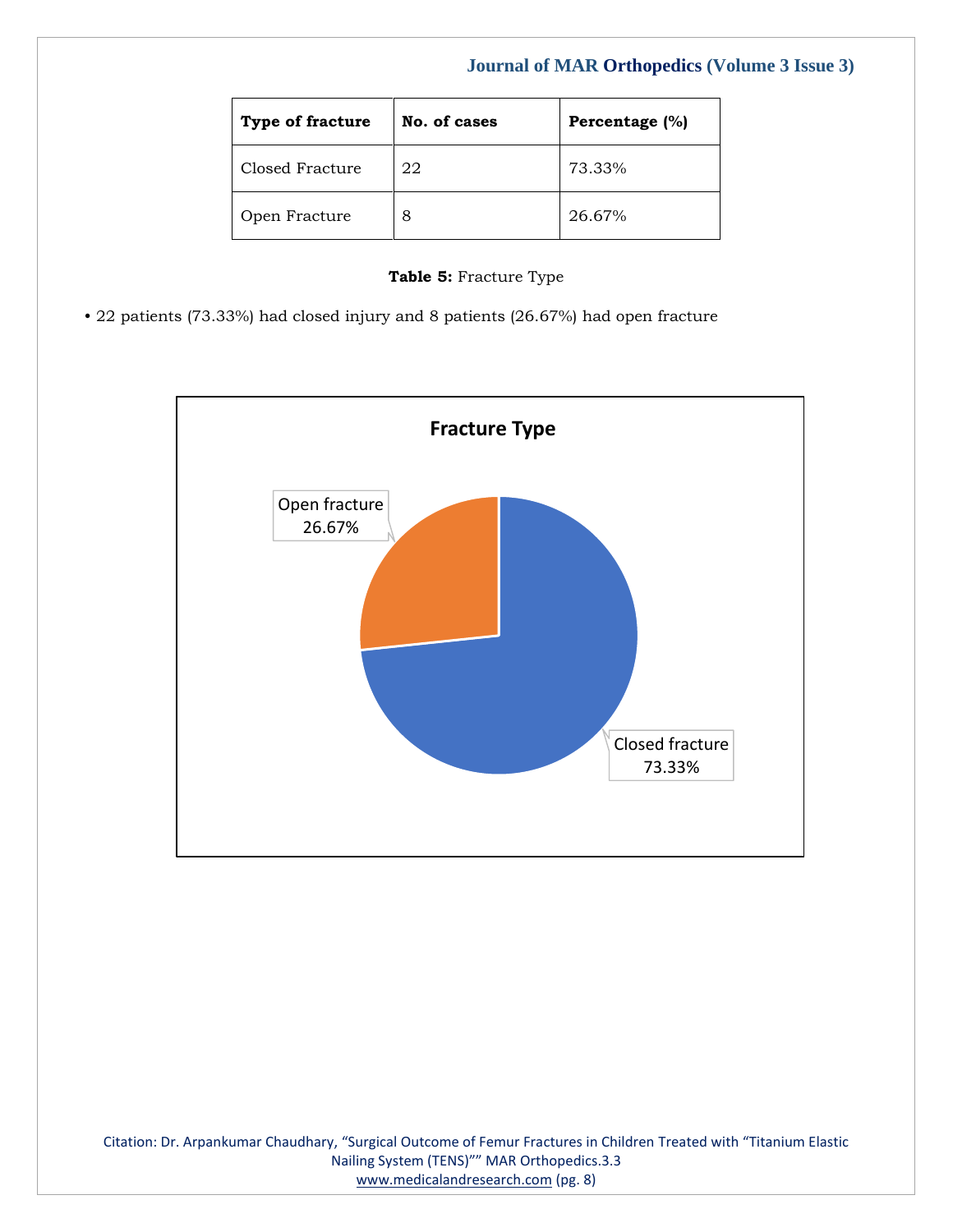| <b>Fracture pattern</b> | No. of cases | Percentage (%) |
|-------------------------|--------------|----------------|
| Transverse pattern      | 19           | 55.88%         |
| Oblique pattern         | 7            | 20.59%         |
| Spiral pattern          | 8            | 23.52%         |

#### **Table 6:** Fracture pattern

• In our investigation, the transverse fracture was the most prevalent pattern, accounting for 19 (55.88 percent) of the cases.

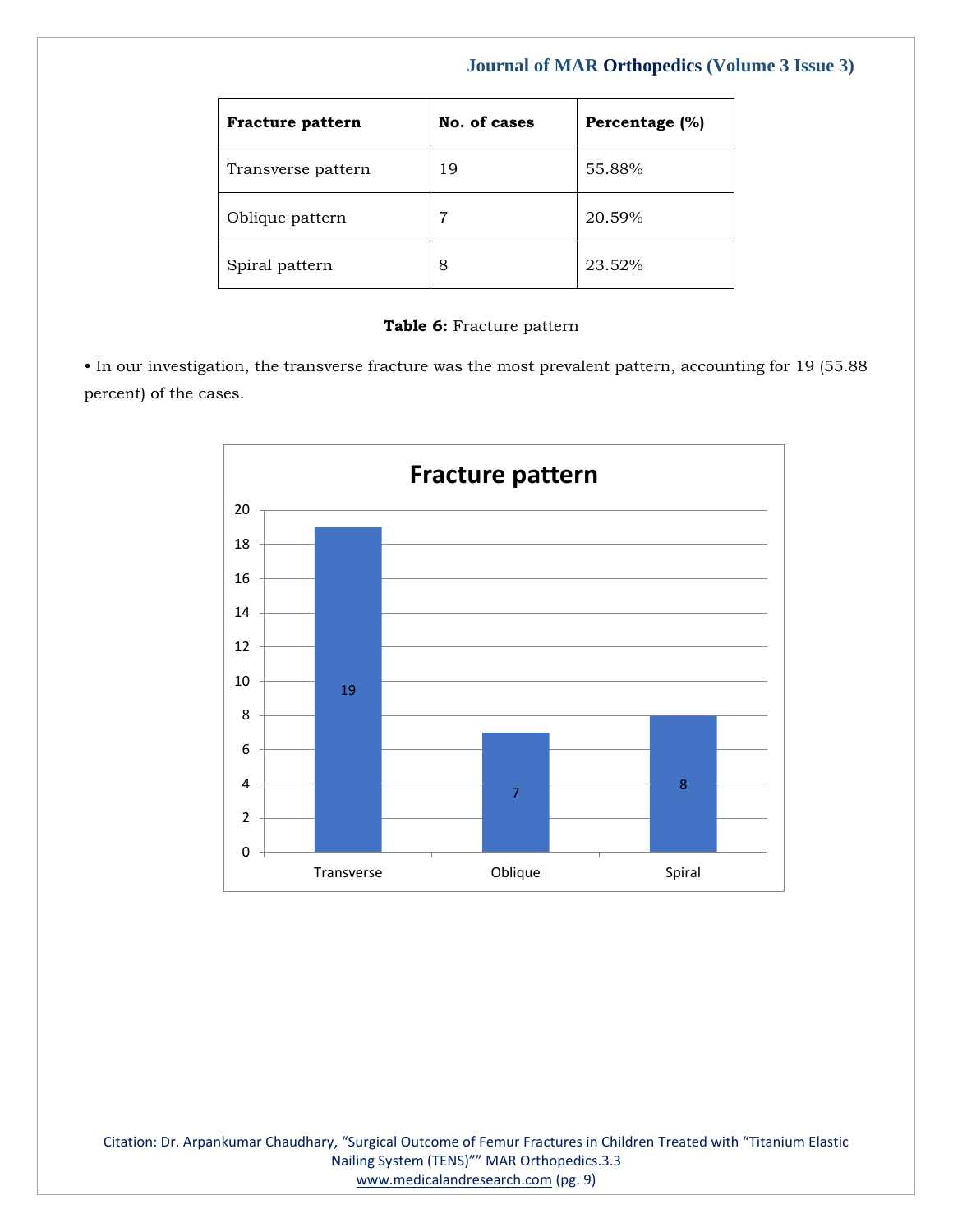| <b>AO/OTA Classification</b> | <b>No. of Cases</b> | Percentage |
|------------------------------|---------------------|------------|
| $32-D$ 4.1                   | 11                  | 32.35 %    |
| $32-D$ 4.2                   | 8                   | 23.52 %    |
| $32-D$ 5.1                   | 7                   | 20.59%     |
| $32-D$ 5.2                   |                     | 23.52%     |

**Table 7:** Fracture According To AO/OTA Classification

• According to AO classification 32-D 4.1 was the most common type fracture pattern seen in our study in 11 cases (32.35%).



Citation: Dr. Arpankumar Chaudhary, "Surgical Outcome of Femur Fractures in Children Treated with "Titanium Elastic Nailing System (TENS)"" MAR Orthopedics.3.3 [www.medicalandresearch.com](http://www.medicalandresearch.com/) (pg. 10)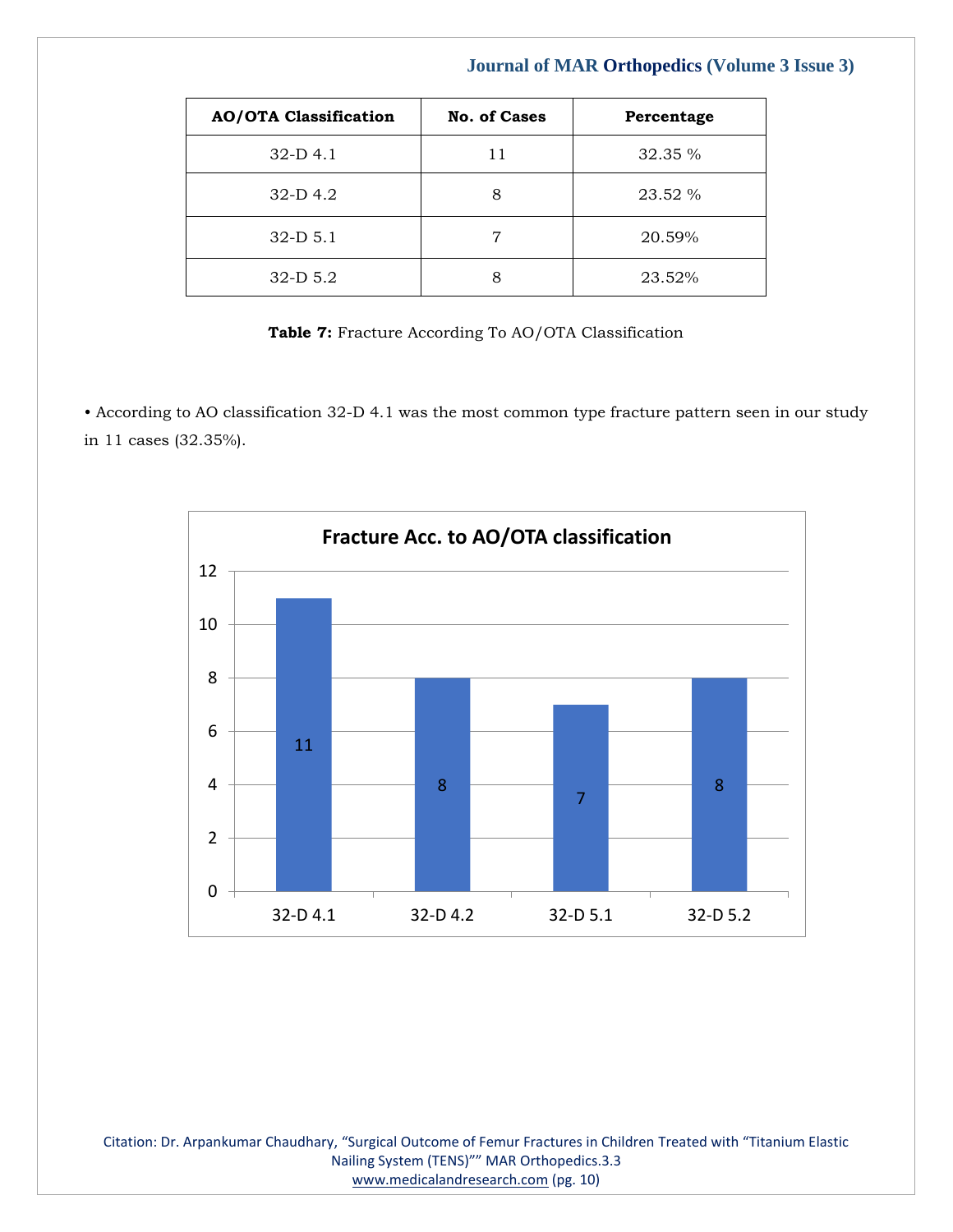| Interval         | Cases | Percentage(%) |
|------------------|-------|---------------|
| Less than 5 days | 26    | 86.67%        |
| $5 - 8$ days     |       | 13.33%        |

• 26 (86.67%) cases presented to the hospital within 5 days of trauma, whereas 4 (13.33%) cases presented in 5-8 days.

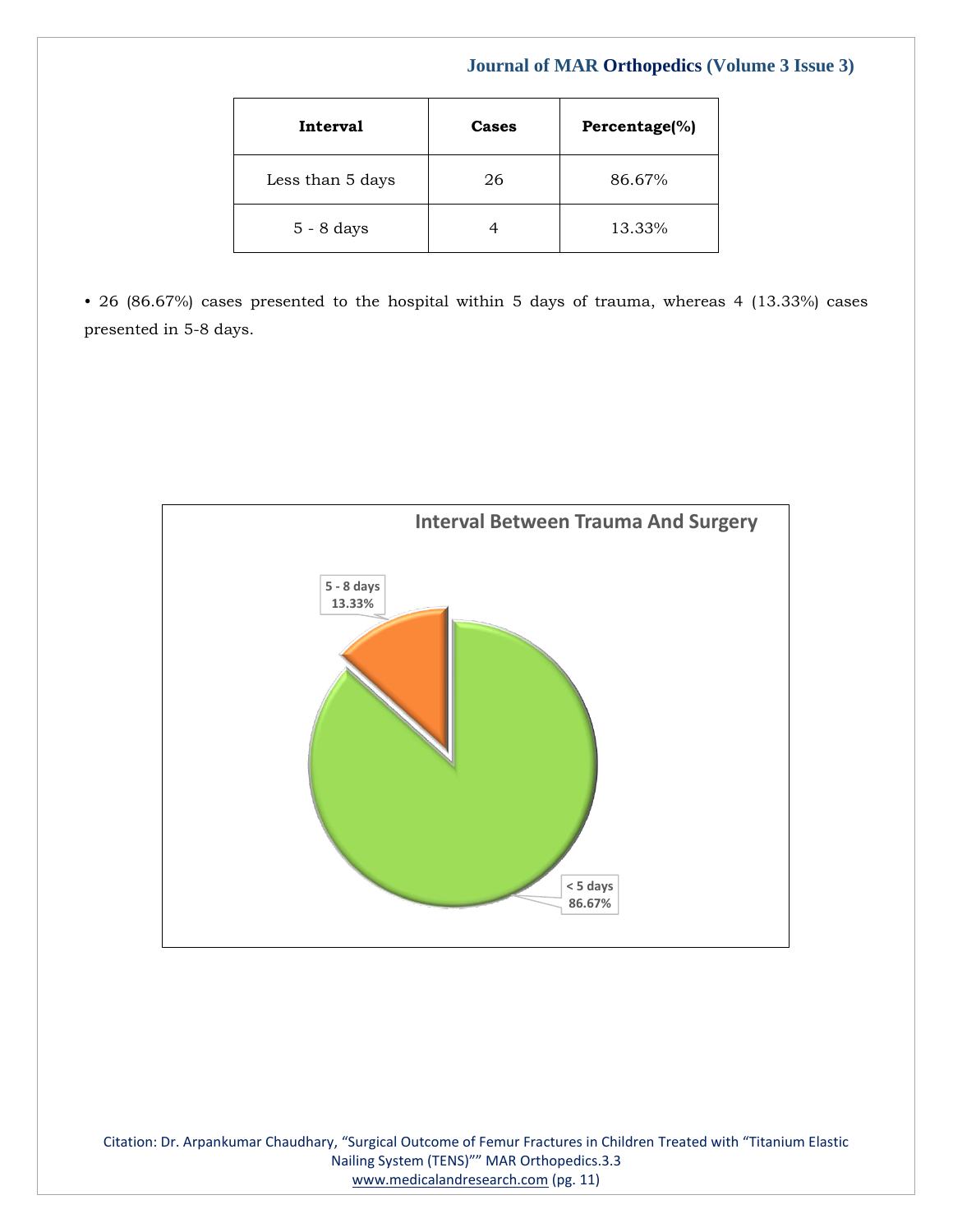| <b>Duration</b> | No of cases | Percentage |
|-----------------|-------------|------------|
| $\leq 5$ days   | 27          | $90\%$     |
| $5 - 8$ days    | З           | $10\%$     |

#### **Table 9:** Duration of Hospital Stay

• In our study, 27 patients (90%) were discharged within 5 days and the remaining 3 patients (10%) were discharged between 5-8 days.



Citation: Dr. Arpankumar Chaudhary, "Surgical Outcome of Femur Fractures in Children Treated with "Titanium Elastic Nailing System (TENS)"" MAR Orthopedics.3.3 [www.medicalandresearch.com](http://www.medicalandresearch.com/) (pg. 12)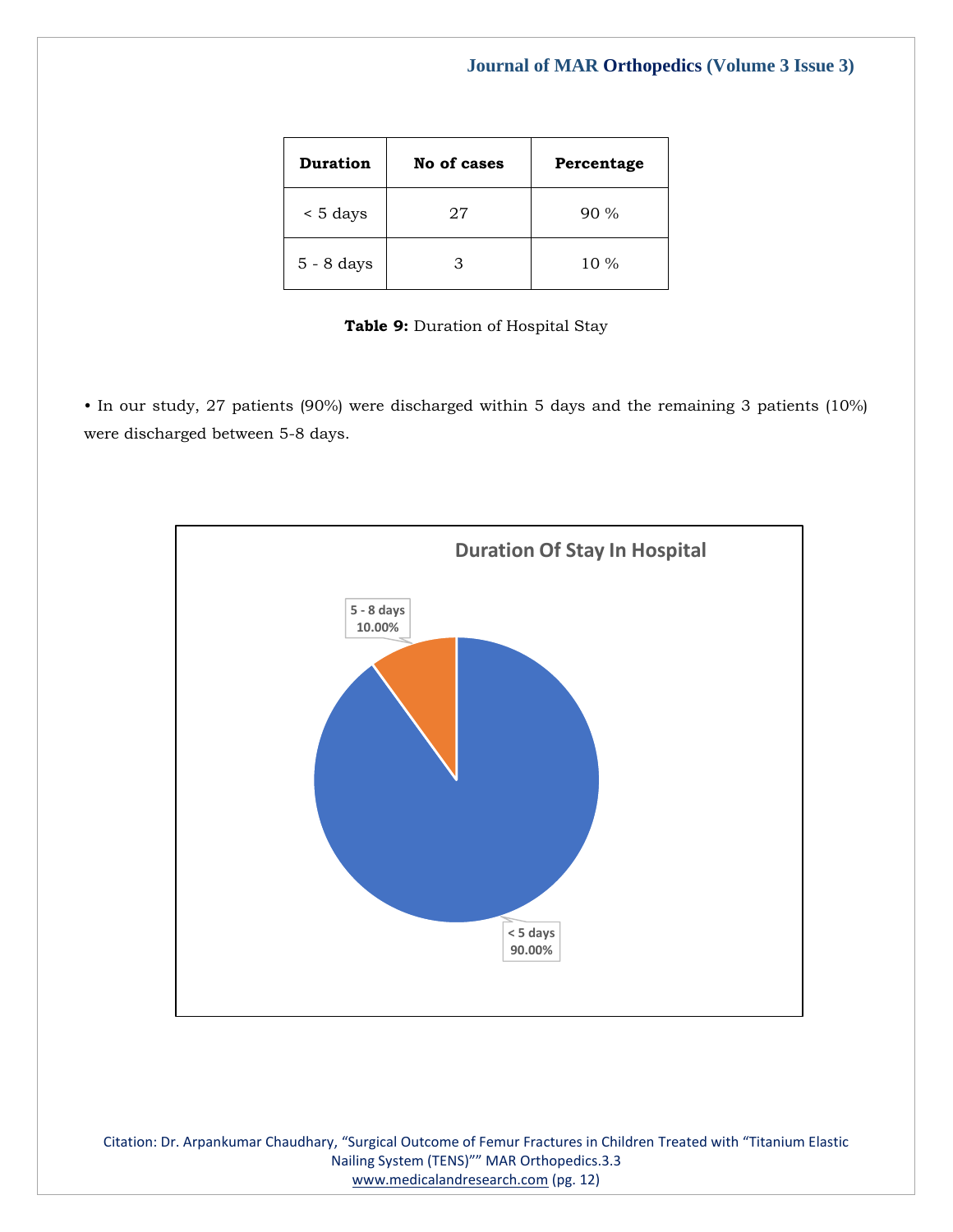| Fracture union time | No. of cases | Percentage(%) |
|---------------------|--------------|---------------|
| Up to 9 weeks       | 14           | 46.67%        |
| $9 - 12$ weeks      | 16           | 53.33%        |

**Table 10**:Fracture Union Time (Anthony et al. scale)

• In our study fracture union was evaluated using Anthony et al. scale. Grade -3 was considered as a radiological union. In 14 cases (46.67%) radiological union was seen within 9 weeks &in the remaining 16 cases (53.33%) within 12 weeks.



Citation: Dr. Arpankumar Chaudhary, "Surgical Outcome of Femur Fractures in Children Treated with "Titanium Elastic Nailing System (TENS)"" MAR Orthopedics.3.3 [www.medicalandresearch.com](http://www.medicalandresearch.com/) (pg. 13)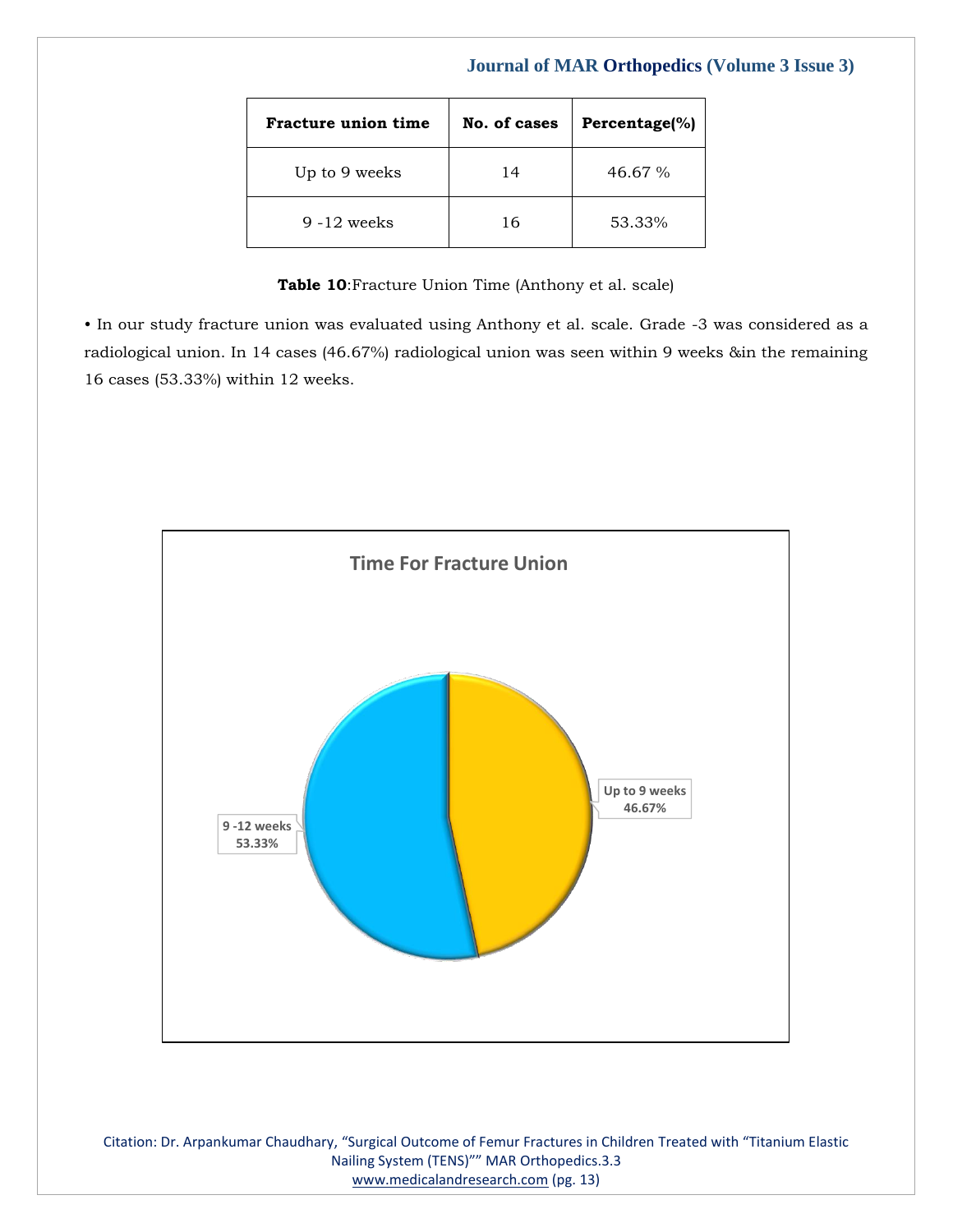| <b>Full weight-bearing</b> | No. of cases | Percentage |
|----------------------------|--------------|------------|
| <9 weeks                   | 14           | 46.67%     |
| $9-12$ weeks               | 16           | 53.33%     |

|  |  | Table 11: Full Weight Bearing |
|--|--|-------------------------------|
|  |  |                               |

• 14cases (46.67%) with early union have startedthe early full weight-bearing comparison to the other 16 cases (53.33%).



Citation: Dr. Arpankumar Chaudhary, "Surgical Outcome of Femur Fractures in Children Treated with "Titanium Elastic Nailing System (TENS)"" MAR Orthopedics.3.3 [www.medicalandresearch.com](http://www.medicalandresearch.com/) (pg. 14)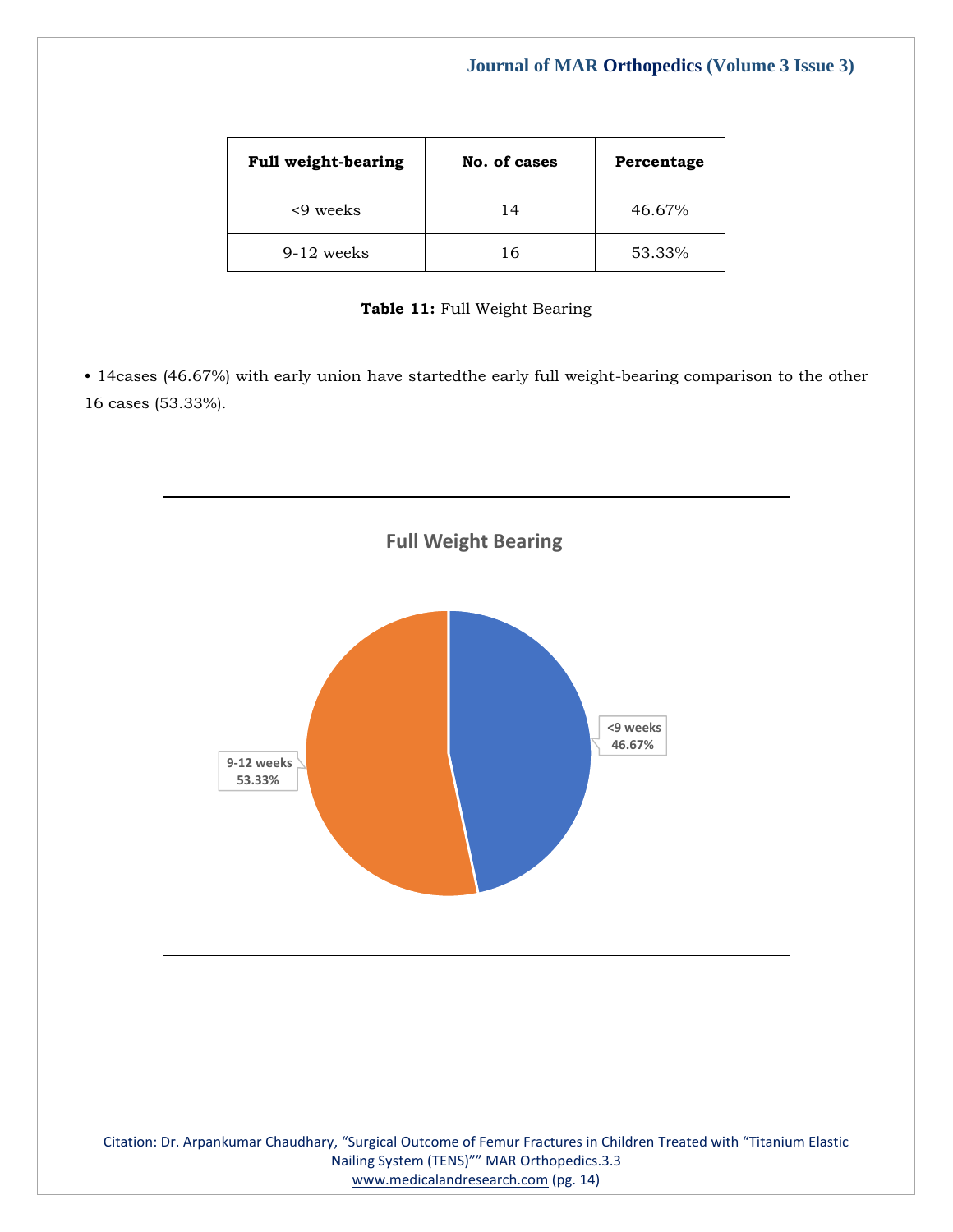| Score & Severity | <b>No. of Cases</b> | Percentage |
|------------------|---------------------|------------|
| $O = no$ pain    | 23                  | 76.66 %    |
| $1-3=MILD$       | 6                   | 20 %       |
| 4-6=MODERATE     |                     | 3.33%      |
| 7-9=SEVERE       | ( )                 |            |
| 10=WORST         |                     |            |

**Table 12:** Pain (VAS Score)

• The pain was evaluated using the VAS score in our study. Out of 30 patients, 23 (76.66%) had no pain, 6 had mild pain (20%) and 01 (3.33%) patients had moderate pain.



Citation: Dr. Arpankumar Chaudhary, "Surgical Outcome of Femur Fractures in Children Treated with "Titanium Elastic Nailing System (TENS)"" MAR Orthopedics.3.3 [www.medicalandresearch.com](http://www.medicalandresearch.com/) (pg. 15)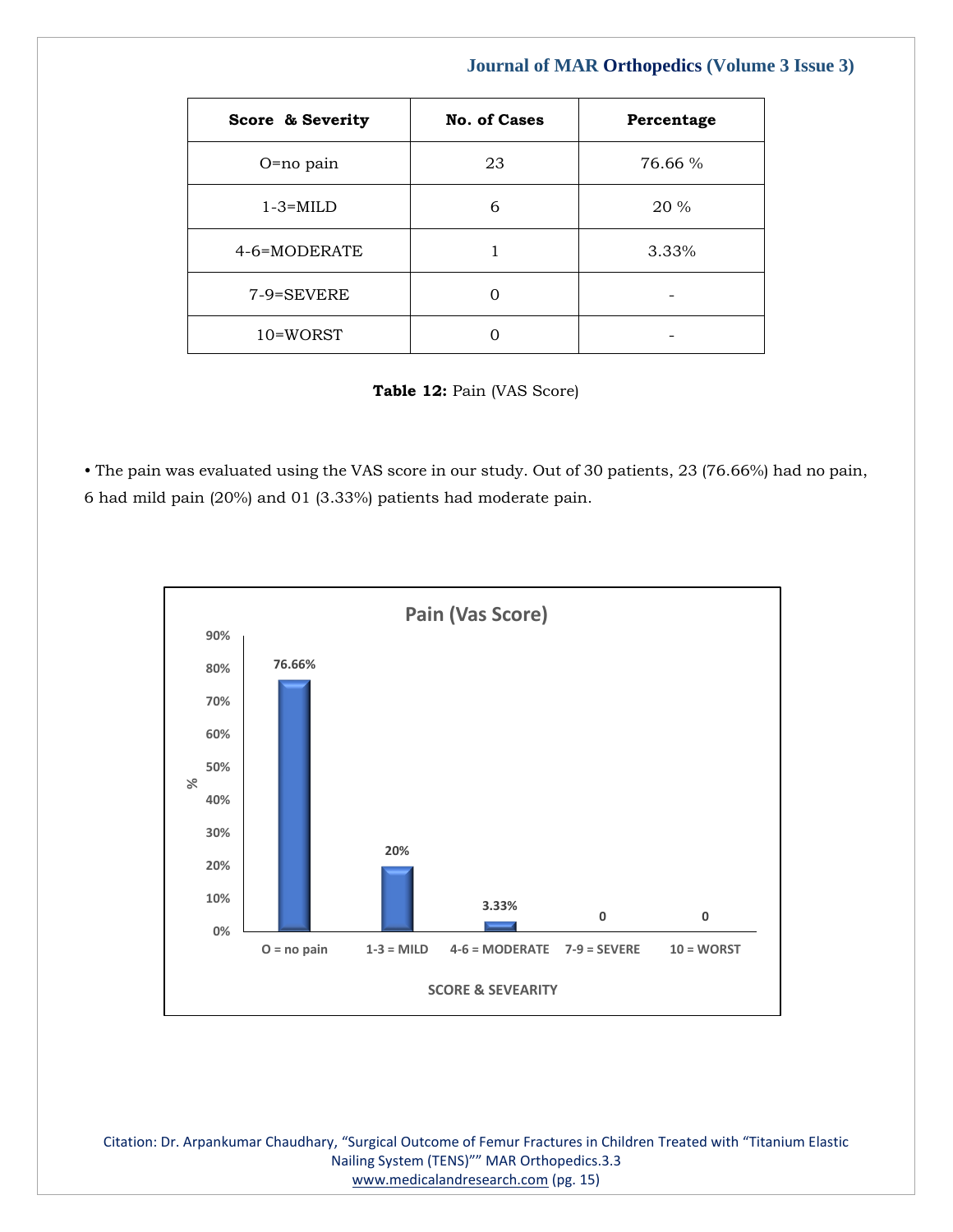| <b>Flexion (Degree)</b> | No of cases | Percentage |
|-------------------------|-------------|------------|
| >120                    | 25          | 83.33%     |
| 90-120                  |             | 13.33%     |
| Up to 90                |             | 3.33%      |

**Table 13:** Knee Flexion (Degree)

• In our study majority of the 25 patients (83.33%) hada knee flexion degree of more than 120 at discharged. Four (13.33%) had flexion 90-120 degrees and only one (3.33%) had flexionup to 90 degrees postoperatively.



Citation: Dr. Arpankumar Chaudhary, "Surgical Outcome of Femur Fractures in Children Treated with "Titanium Elastic Nailing System (TENS)"" MAR Orthopedics.3.3 [www.medicalandresearch.com](http://www.medicalandresearch.com/) (pg. 16)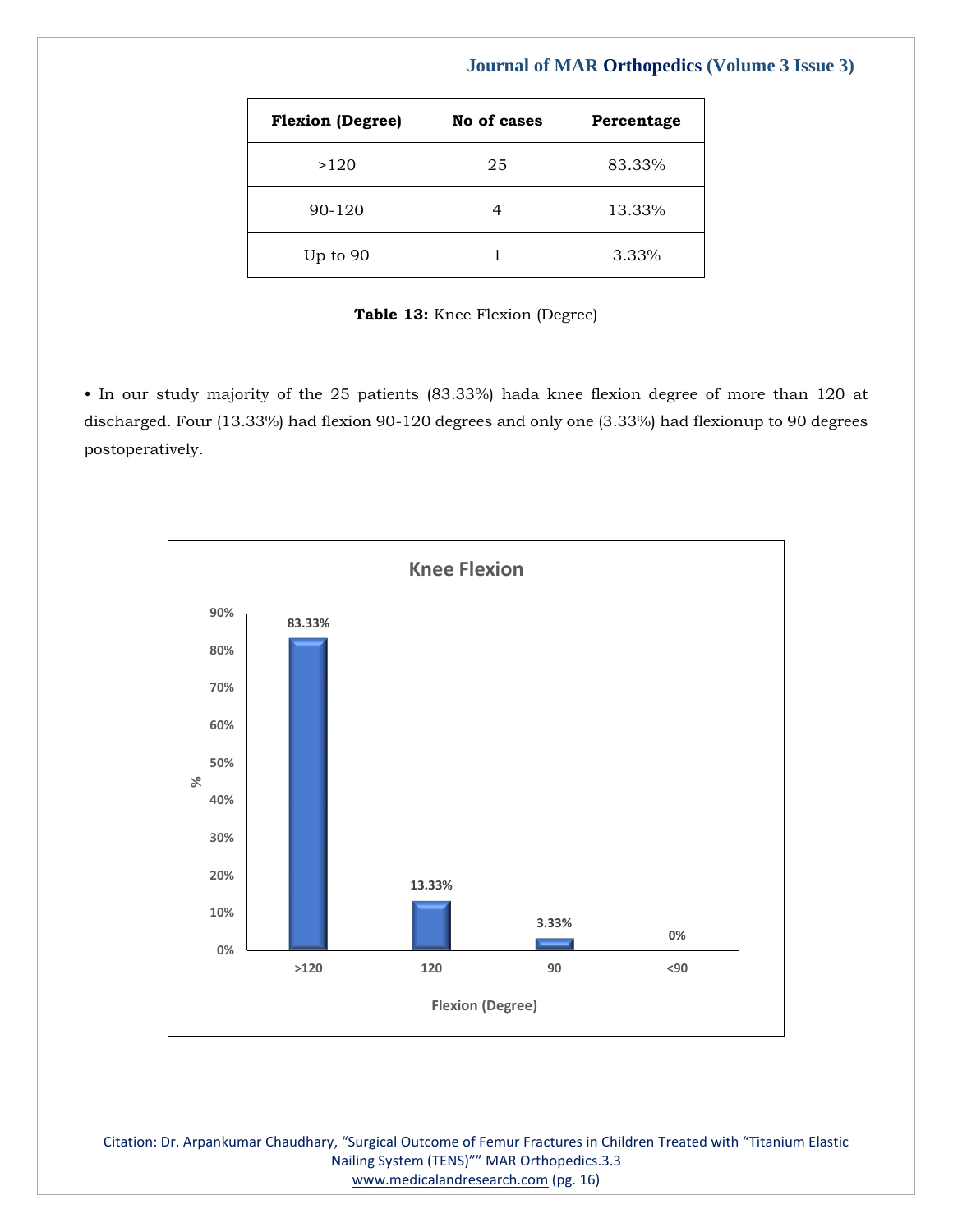| <b>Flexion (Degree)</b> | No. of cases | Percentage |
|-------------------------|--------------|------------|
| $5^\circ$ – EXCELLENT   | 25           | 83.33%     |
| $10^{\circ}$ – GOOD     |              | 13.33%     |
| $15^{\circ}$ – FAIR     |              | 3.33%      |
| $>15^{\circ}$ – POOR    |              | $0\%$      |

**Table 14:** Extension Deficit (Degree)

• Out of all 30 patients 25 patients hada normal extension and 5 patients had some extension deficit.



Citation: Dr. Arpankumar Chaudhary, "Surgical Outcome of Femur Fractures in Children Treated with "Titanium Elastic Nailing System (TENS)"" MAR Orthopedics.3.3 [www.medicalandresearch.com](http://www.medicalandresearch.com/) (pg. 17)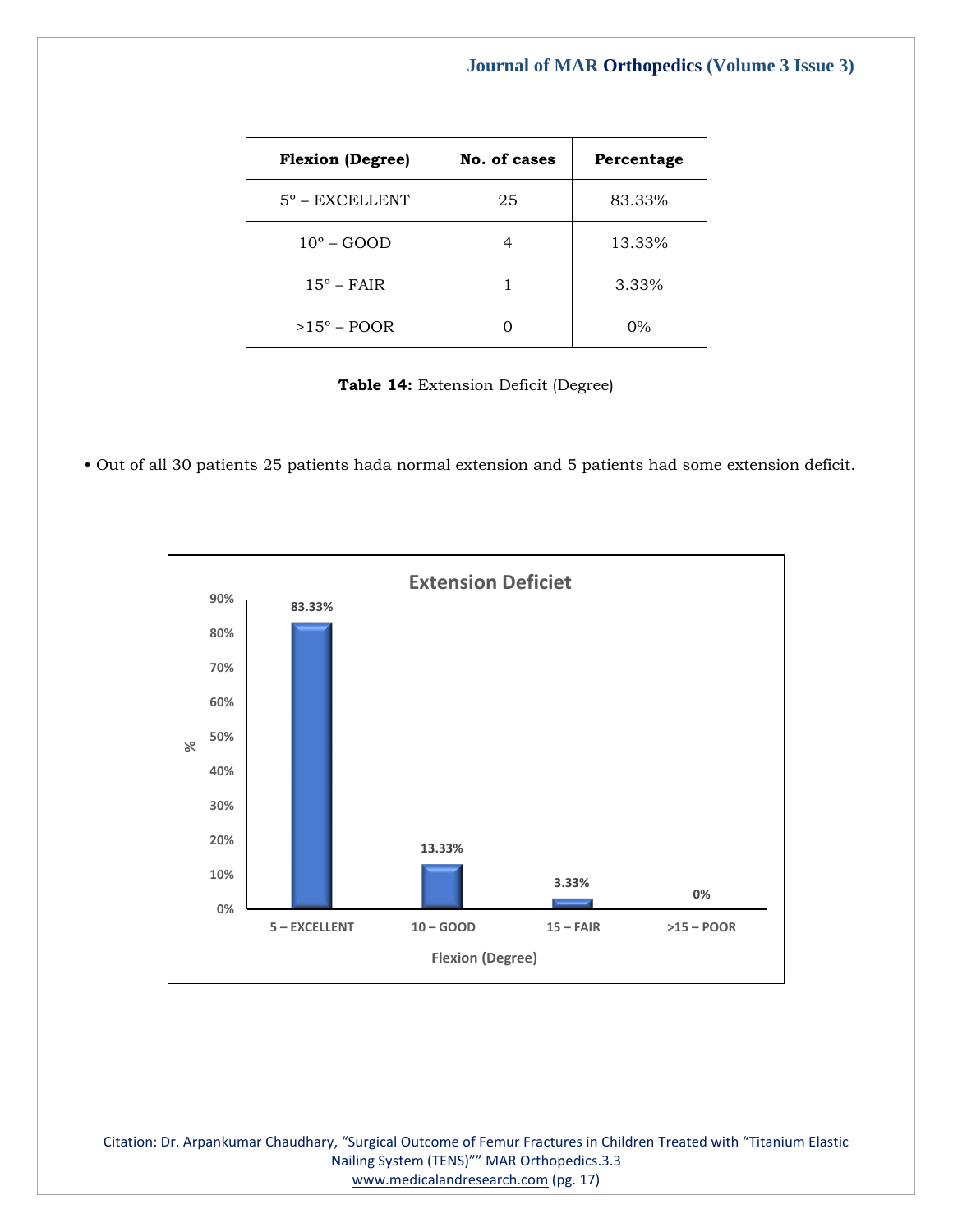| Variables                | Result    |      |      |      |
|--------------------------|-----------|------|------|------|
|                          | Excellent | Good | Fair | Poor |
| <b>Malaligment</b>       |           |      |      |      |
| Varus/valgus             |           | 5    | 10   | >10  |
| Procuvatum/recurvatum    |           | 10   | 15   | >15  |
| Internal rotation        |           | 10   | 15   | >15  |
| <b>External rotation</b> | 10        | 15   | 20   | > 20 |

|                                   | <b>RESULTS</b>   |             |             |             |
|-----------------------------------|------------------|-------------|-------------|-------------|
| <b>VARIABLES</b>                  | <b>EXCELLENT</b> | <b>GOOD</b> | <b>FAIR</b> | <b>POOR</b> |
| MALALIGMENT                       |                  |             |             |             |
| VARUS/VALGUS                      | 24               |             |             |             |
| PROCUVATUM/<br><b>RECUVATUM</b>   | 30               |             |             |             |
| <b>INTERNAL ROTATION</b>          | 30               |             |             |             |
| <b>EXTERNAL ROTATION</b>          | 30               |             |             |             |
| LIMB LENGTH<br><b>DISCRIPANCY</b> | 30               |             |             |             |

#### **Table 15:** MALALIGMENT

• None of the above deformity was encountered during our study.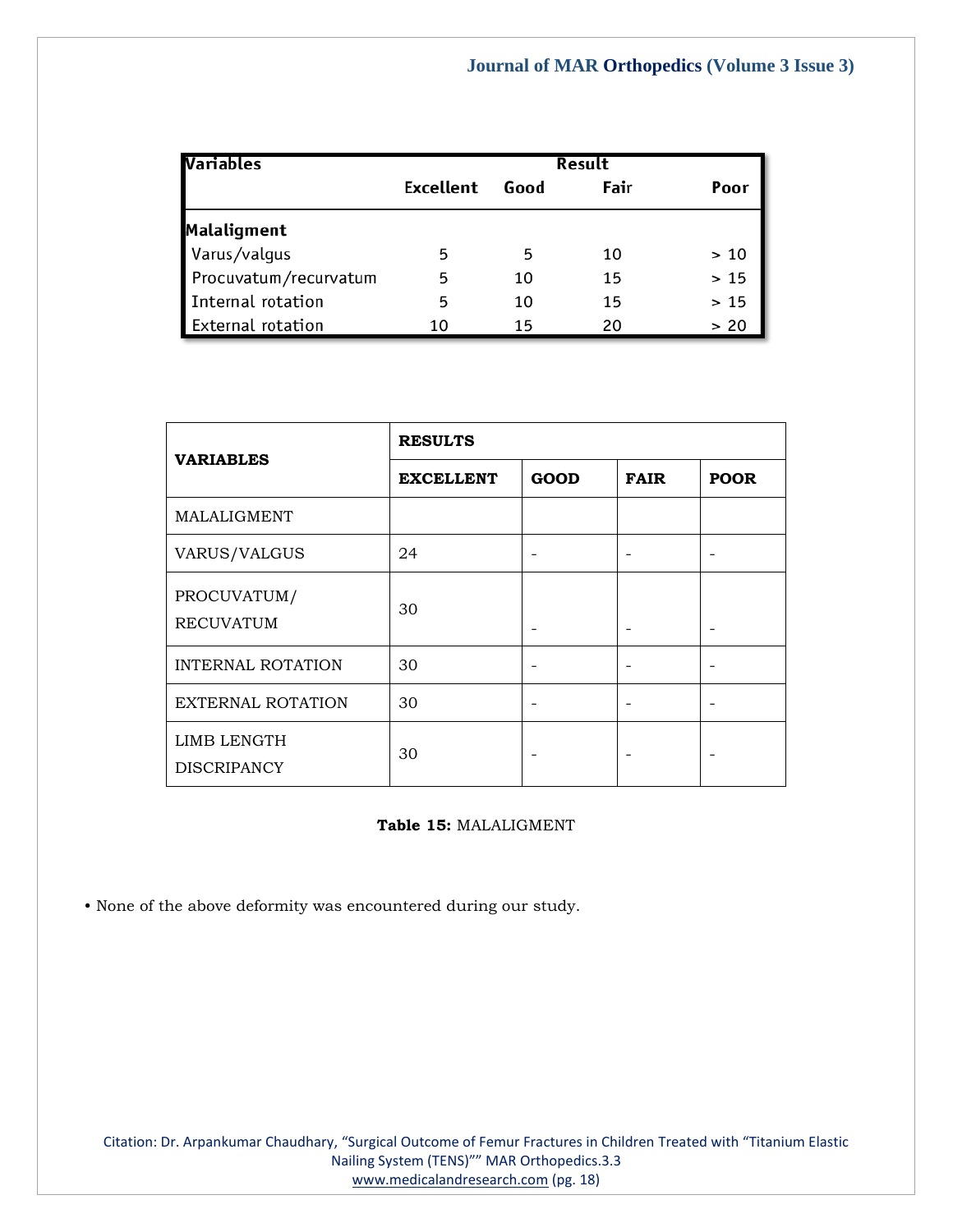| Complications         | <b>No. of Cases</b> | Percentage |
|-----------------------|---------------------|------------|
| Pain                  |                     | 23.33%     |
| Nail site infection   | З                   | 10%        |
| Nail Backout          |                     | 3.33%      |
| Scar of an open wound |                     | 3.33%      |
| Skin irritation       |                     | 6.67%      |

**Table 16:** Complications Encountered In Our Study

• In the follow up, pain was the most common complaint in the majority of patients (7 -23.33 percent), which was managed with analgesics. In most cases, the pain subsided after one week. Nail site infection occurred in three cases, all of which were treated with antibiotics and the infections were resolved.



Citation: Dr. Arpankumar Chaudhary, "Surgical Outcome of Femur Fractures in Children Treated with "Titanium Elastic Nailing System (TENS)"" MAR Orthopedics.3.3 [www.medicalandresearch.com](http://www.medicalandresearch.com/) (pg. 19)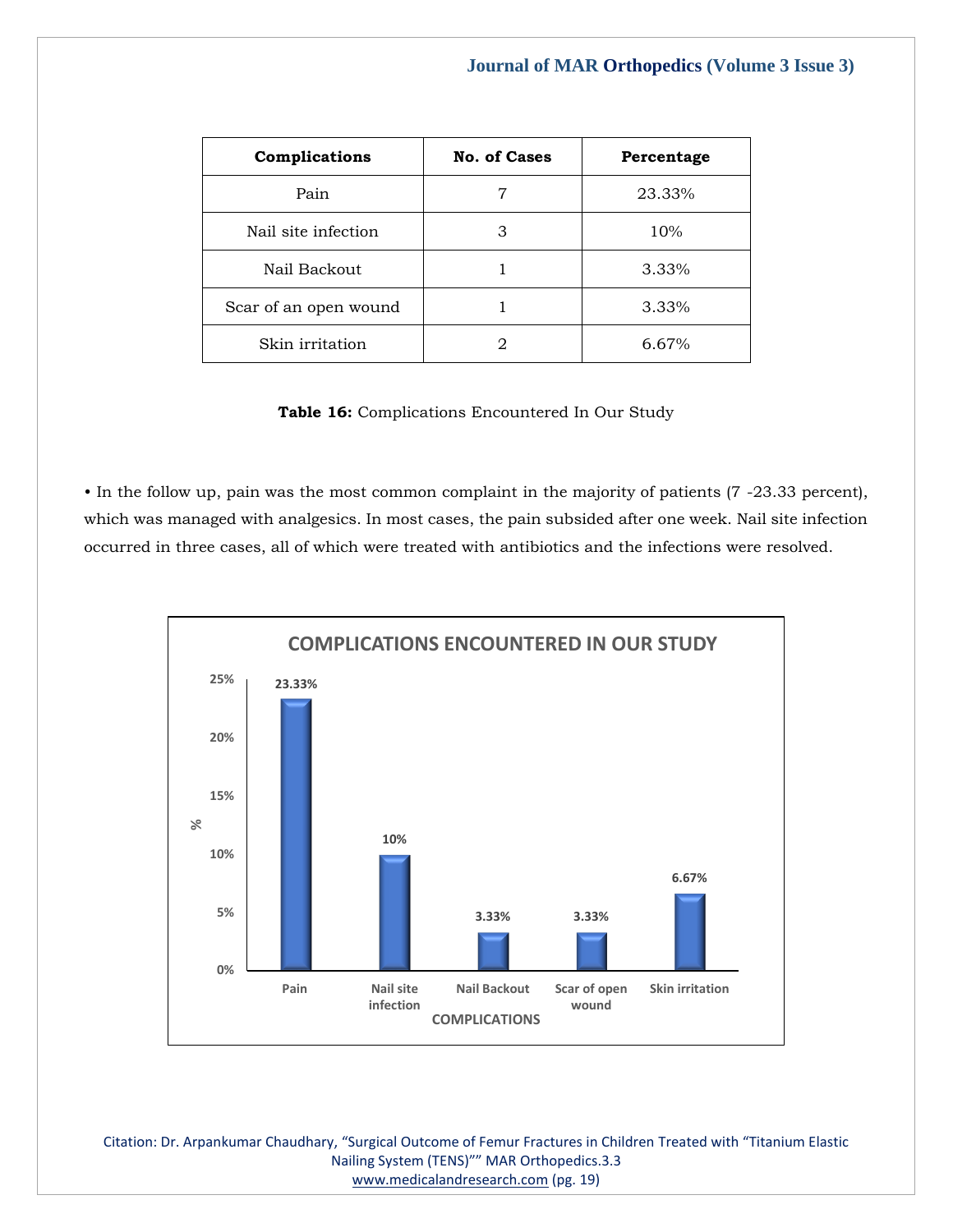| Outcome      | <b>No. of Patients</b> | Percentage |
|--------------|------------------------|------------|
| Excellent    | 24                     | 80%        |
| Satisfactory | 5                      | 16.67%     |
| Poor         |                        | 3.33%      |

**Table 17:** Study Results And Outcome

• As the above results suggest, 24 cases (80%) had an excellent outcome, 5 (16.67%) cases had a satisfactory outcome and 1 (3.33%) case had a poor outcome according to Flynn's classification and Thorson scoring system.

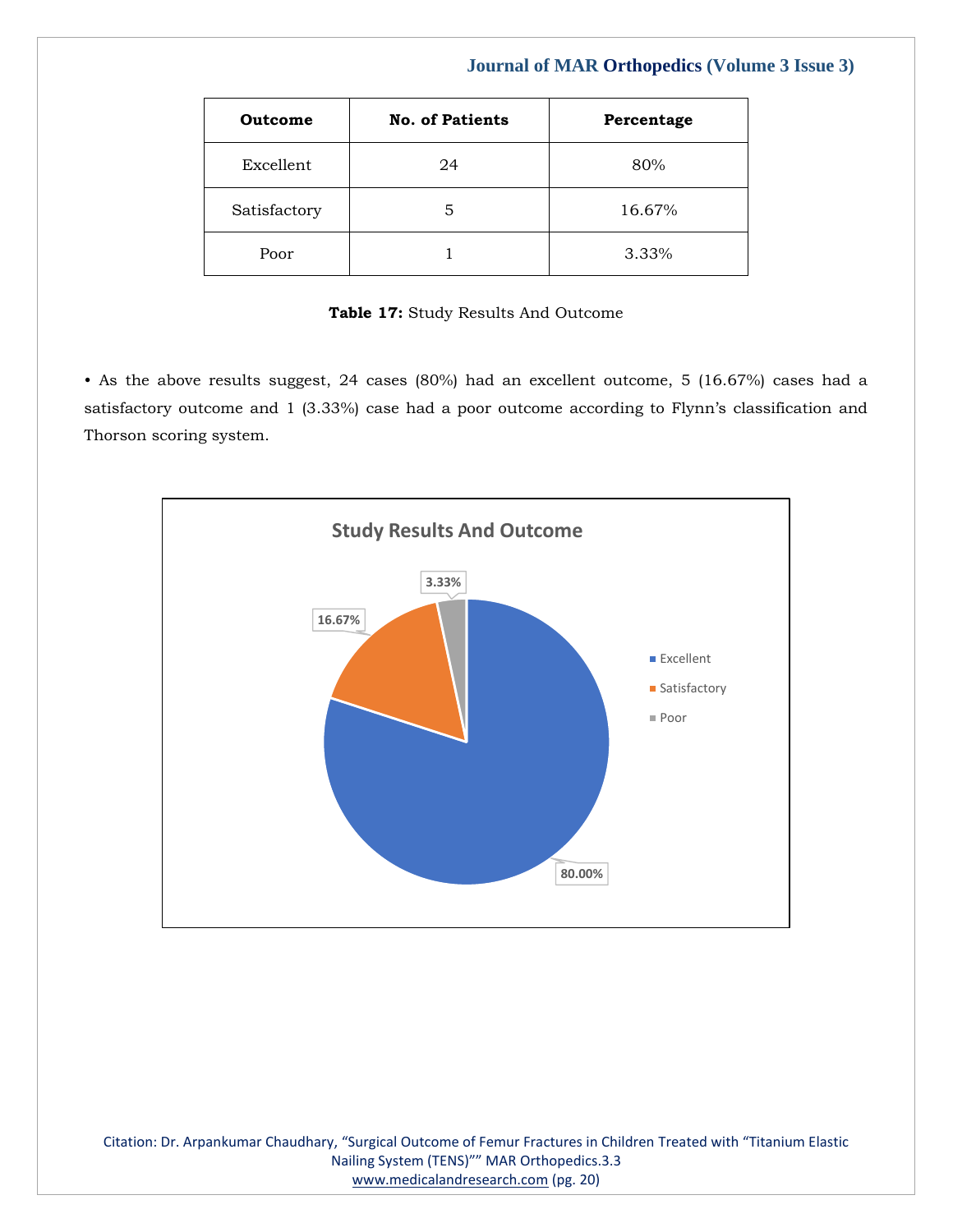#### **Discussion**

Paediatric femoral shaft fracture is the most common injury for hospitalization during the paediatric age group. The femoral shaft fractures in this age group vary according to age and there are controversies between conservative and surgical treatments. While in adults femoral fractures are mostly treated with surgery.

Conservative method had been the treatment of choice for femur shaft fractures, but the union was at the expense of an extended period of immobilization, loss of school attendance, intolerance and prolonged hospital stay. To overcome these issues, now surgical approach is gaining popularity.

There are many options for surgical management like rush nails, enders nail, external fixator, open reduction and internal fixation with plating, flexible/reamed intramedullary nails(12).

But many studies and literature suggest that surgical treatment of paediatric femur fracture using titanium elastic nailing system is the safe and best method for the age group between 5-18 years.

The flexible intramedullary nail (FIN), also known as the elastic stable intramedullary nails (ESIN), is an excellent therapeutic option for paediatric femoral shaft fractures. Due to its healthy environment for fracture healing without physical damage, micro-motion leading to increased callus formation, minimally invasive and reduced hospital stay and early return to school has been gaining popularity for the last two to three decades in comparison to the conservative management. Patient and parent satisfaction is good and implant removal is easy.

For open and severely comminuted fracture fixation using the external fixation is indicated as having good stability and early mobilization. But it has a risk of infection and re-fractures through the pin tract. (Aronson and Turksy, 1992 &Krettek et al., 1991).(14)

Internal fixation with an interlocking nail produces good outcomes, but it destroys the physis and blood supply of the femoral head, resulting in avascular necrosis, coxa valga and growth disturbances (Beaty et al., 1994 Letts et al., 2002)(15) So, it is indicated after the skeletal maturity avoiding the entry at the point of piriformis fossa.

Plating can be utilised in paediatric patients with open physis, length unstable fractures, and pathological fractures to maintain length and aid in bone repair. Implant failure, larger soft tissue dissection, a large scar, increased risk of infection, delayed weight-bearing and a second major operation for implant removal (Kovar; 2015) and refracture after implant removal are the significant complications.(16)

Having poor rotational stability and require multiple nails to achieve a good fixation with Rush nail. Furthermore, Ender's nail is tough to use because it is rigid and difficult to manipulate when the medullary canal is narrow.Whereas the Titanium Elastic Nailing has good elasticity compared to Ender's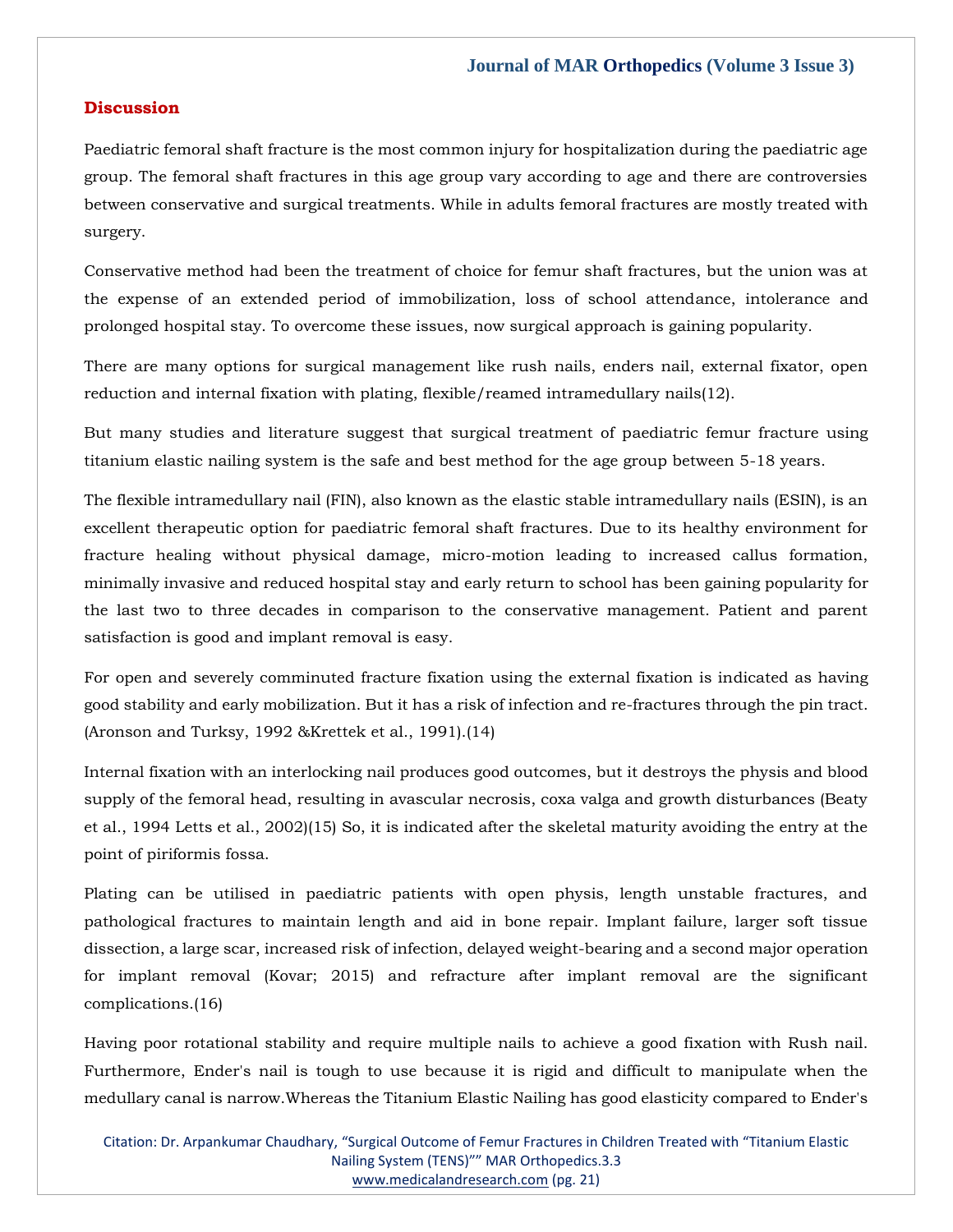nail. Ligier et al.(1988)(13) & Heinrich et al.,1998(17) show that Titanium Elastic Nailing has a good surgical outcome compared to Ender's nail.

Titanium elastic nailing system (TENS) is a titanium made flexible nail that is a load shearing implant, acts as a brace and maintains length and alignment. Due to its elasticity, it provides micromotion at the fracture site, which helps in the rapid development of bridging callus, early mobilization and early weight-bearing. Because the surgery is closed, there is no disruption of the fracture hematoma or periosteum, reducing the risk of infection and nonunion. It also combines the advantages of titanium such as lightweight, more strength, corrosion resistance and MRI compatibility.

Ligier et al had highlighted the beneficial use of titanium elastic nails in the paediatric femur fractures successfully between 5-16 years for the first time. (Ligier et al 1988).(13)In our study 12cases were between 9-12 years followed by the same no. of cases 7 in the age group of 5-8 & 13-15 years. The mean age was 11.57 years.

Surendar et al. made similar observations to ours, with 40 percent of the patients in their study being in the age group of 8-10 years and 8 patients being in the age group of 5-7 years (40 percent). The younger patient was 5 years and the oldest was 11 years. The mean age was 9.56 years.(18)

Many studies show that paediatric femur fracture is most common in boys compared to girls. In our study 19 patients (63.33%) were male and 11 (33.33%) patients were female.Surendar et al. had observed male preponderance over females in their study with a ratio of 1.5:1.(18) The most common site of fracture in the paediatric age group is the shaft femur, which is caused by direct impact and axial loading. According to our observations, the most frequent pattern of fracture is transverse and it is a 32-D 4.1 according to AO classification.

TENS has been shown to be effective in treating oblique and spiral fractures by Ligier et al.(13) In our study, TENS was used to treat six oblique and eight spiral fracture cases, with outstanding functional results.

In our interpretations right side (41.18%) fractures were found more common than the left side (35.29%). 23.53% had bilateral fractures. Surendar et al. observed in their study that the right side (55%) is more commonly involved than the left side (45%) which was quite similar to our results.(18)

In our observations, most common mode of trauma was RTA in 18 cases (60%), 8 cases (26.67%) patients sustained a fracture due to fall while playing and 4 (13.33%) patients fracture was due to fall from height.

The most common mode of injury was road traffic accidents in patients more than 10 years, while falling while playing in children younger than 10 years. Manikandan et al.(19) in their study reported RTA as a major cause of fracture in 55% of patients in their study, followed by fall while playing in 35% and fall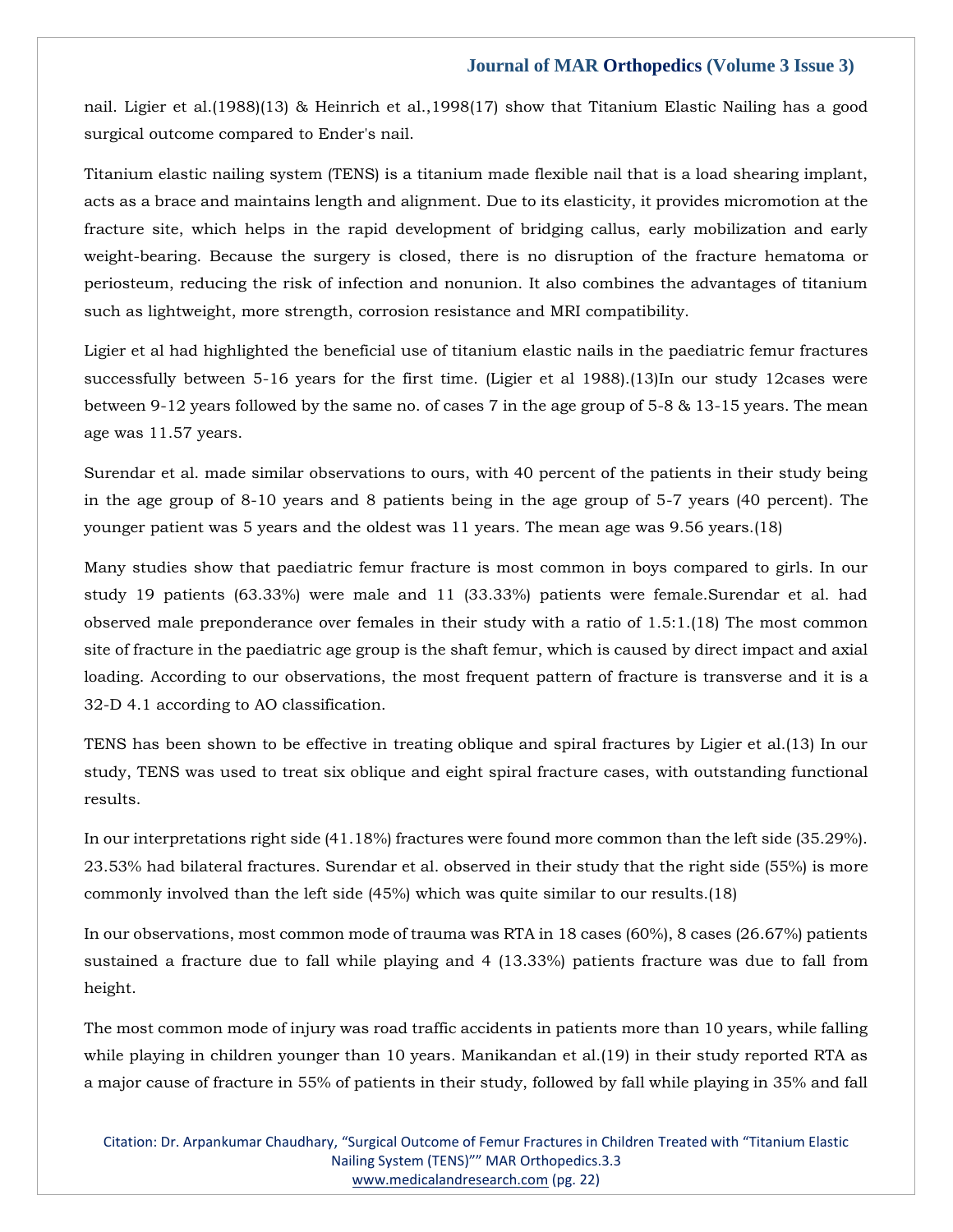from height in 10% cases. Surendar et al. supported the same with almost 90% of cases with RTA in their study(18).

In the present study 22 patients (73.33%) had sustained a closed fracture and 8 patients (26.67%) were open fracture. Surendar et al. reported 100% as a closed fracture in their study(18) whereas Manikandan et al. reported 90% of cases with closed fracture and 10% as an open fracture in their study(19).

The transverse pattern of fracture was seen in almost 70% of cases followed by 20% as oblique and 10% as a spiral in the study by Manikandan et al.(19) Similar was the observations of Surendar et al.(18) who reported 85% of cases with transverse pattern and 10% with oblique followed by 5% with spiral fracture. In our study, transverse fracture was the most prevalent pattern found in 19 (55.88 percent) cases, oblique fracture was detected in 7 (20.59 percent) instances, and spiral fracture was seen in 8 (23.52 percent) patients.

Fracture According to AO/OTA classification.In our study,the most common accounted fracture was 32- D 4.1 according to AO classification 11 cases (32.35%).

After trauma to surgery interval was 0-9 days (Mean 3.54 days) and the duration of surgery varied according to fracture pattern, open or closed, and according to limb involvement from varies from 20- 60 minutes (Mean 35.3 minutes).

In our study surgery was done in less than 5 days in 26 cases(86.67%) and in 4 cases (13.33%) we waited for more than 5-8 days. Similar findings were observed by Manikandan et al. who reported an average time interval between trauma and surgery as 3.95 days(19).

As per Flynn et al. and Ligier et al., the average hospital stay was 5-10 days.(13) In our study, the length of hospital stay ranged from 1 to 8 days with a mean of (3.4)days.

When compared to patients who were treated conservatively with casting for an average of 29 days as described in other research, the majority of the 27 patients (90%) were discharged within 5 days, with the remaining 3 patients (10%) discharged after 5 days. This suggests that surgical treatment have a clear advantage of decreased hospital stay compared to conservative treatment.

The most frequent consequence of a femur fracture is limb length disparity. Limb shortening was seen in five patients with LLD <1cm in our investigation. The patients' gait was not affected.

Another complication is angular deformity due to malunion. Herdon et al.(20) studied that out of 24 patients 7 treated with spica casting had malunion but none of the patients had malunion who are treated with an elastic intramedullary nail. In our study, 6 patients had varus deformity. Five patients had varus 50 and one patient had 70 malunion but didn't have any functional difficulty.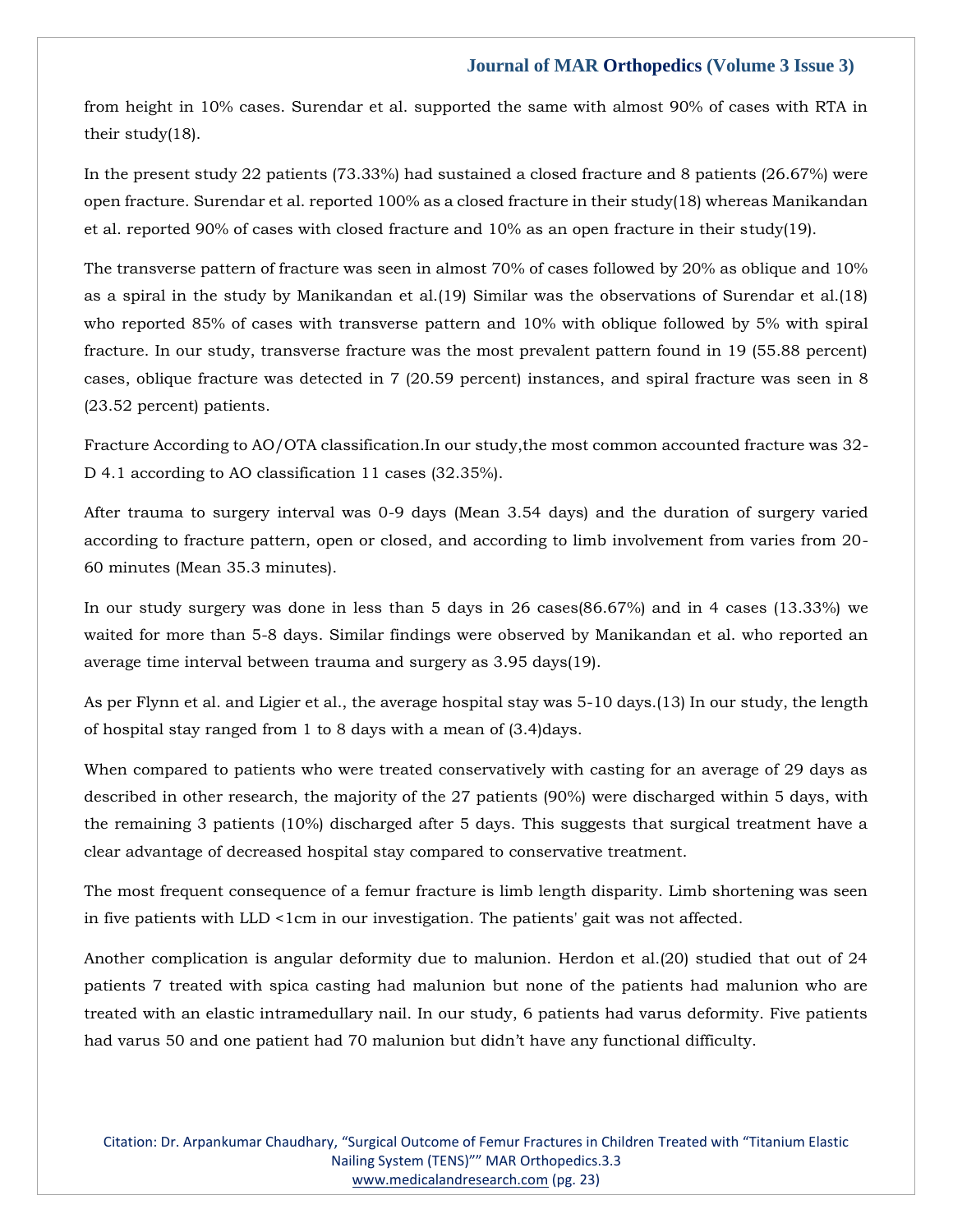The pain was evaluated using the VAS score in our study. Out of 30 patients, 23 (76.66%) had no pain whereas 7 (20% + 3.33%) patients had pain with associated complications, which subsided after with associated treatment and time.

In our study fracture union was evaluated using the Anthony et al scale. In our study knee and hip range of movement was started postoperatively. Partial weight-bearing was allowed once the signs of union was seen radiographically. Grade -3 was considered as a radiological union. In 14 cases (46.67%) radiological union was seen within 9 weeks & in 16 cases (53.33%) within 12 weeks after which complete weight-bearing was allowed with a mean of 9.8 weeks.

In our study, those with early union 14cases (46.67%) have an early full weight-bearing comparison to the other 16 cases (53.33%). Manikandan et al. in reported time of union was defined as the period between operation and full weight-bearing without external support(19) and a radiographically healed fracture. The average time of union is about 8.2 weeks. According to Surendar et al., fracture union was accomplished in 15 patients (75 percent) in more than 12 weeks(18). Union was obtained in 4 instances (20%) between 8-12 weeks & one case had 8 weeks after surgery.

Rotational deformity also not occurred in our study. Two cases of open injury and two cases had nail entry site infection which is superficial and treated with antibiotics. No cases of deep infection were encountered. One patient experienced skin discomfort. One patient had a nail come out, which was managed by cutting the outer portion of the nail to less than 2.5 cm and suturing it. In their study, Luhmann et al. recommended that the nail left outside be no more than 2.5 cm long.(21)

Ligier et al. study 13 patients had knee stiffness out of 128 cases.(13) In our study, only five cases had knee stiffness and with extension deficit and decreased flexion. Out of which 4 patients had 1200 flexion with 50 extension deficits which were corrected with physiotherapy and one had100 extension deficits (100 to 900 knee ROM) with a poor prognosis.

In their study, Khazzam et al. out of 135 cases 14 had complications: two delayed unions, three refractures, three occurrences of malalignment, five nail tip irritations, and one proximal nail migration.(22)

In studies, they have encouraged walking with crutches once the discomfort has subsided. In contrast, Flynn et al.(23) advocated allowing partial weight-bearing with walker assistance only after the callus is seen radiographically. Full weight-bearing is advised only after clinical and the radiographically complete union has occurred.

When compared to conservative therapy, elastic nails were found to be superior in terms of union, scar development, and overall patient satisfaction in a research by Rashid Al-Abriet al.(24)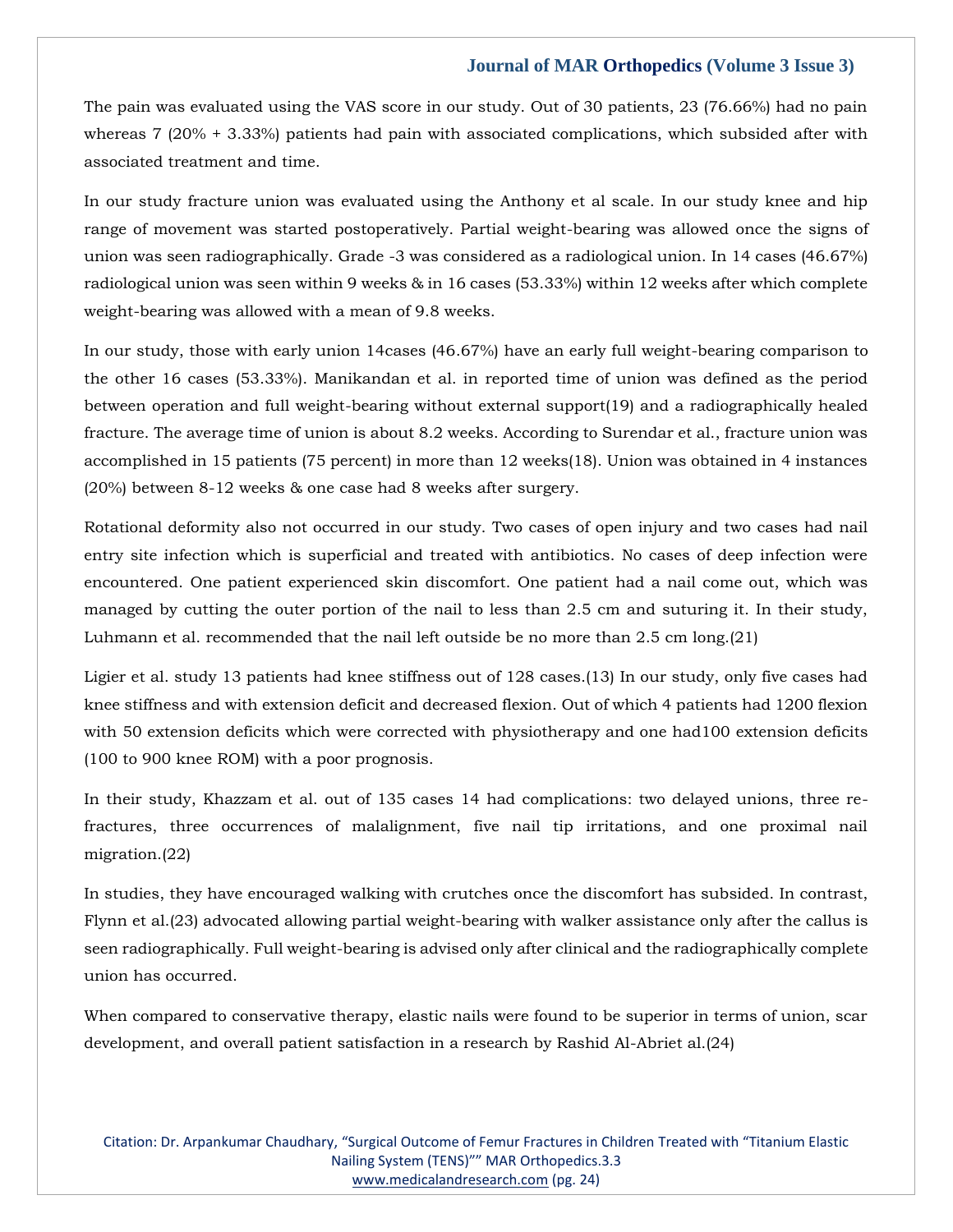Narayanan et al.(25) discovered elastic nails to be an effective treatment method in paediatric group. In our study, fracture union and patient satisfaction were excellent, with very few problems.

In our study 2 patients had skin irritation, one had a nail back out 3 patients had superficial infections and one had a scar of open injury.

In our study using Flynn score 24 cases (80%) have an excellent outcome, 5 (16.67%) cases have satisfactory and 1 (3.33%) cases have a poor prognosis due to related complications.24 patients had excellent Flynn score accounting for malalignment, pain, complication. All the cases were also evaluated with Thorson scoring system accounting for malalignment, flexion, extension deficit and pain shown 24 cases had an excellent outcome.

In their investigation, Manikandan et al.(19) found no incidences of delayed union or non-union. There were no incidences of malunion with varus or valgus angulation. Using the Flynn et al score, the findings were judged to be outstanding. 8 were outstanding, 10 were good, and 2 were poor.

#### **Conclusion**

Based on our expertise and findings, the "TITANIUM ELASTIC NAILING SYSTEM" is a simple, cheap, quick, and successful technique of treating paediatric shaft femur fractures in children aged 5 to 18 years.

It is an appropriate choice of therapy for paediatric shaft femur fractures due to its shorter surgical time, less blood loss, shorter hospital stay, early fracture healing, early mobilisation, and avoidance of physical harm. It also has a low complication rate when compared to other therapeutic techniques.

#### **References**

1. [Loder RT. Pediatric polytrauma: orthopaedic care and hospital course. Orthop Trauma 19871\(1\):48-](https://www.google.com/search?q=Pediatric+polytrauma%3A+orthopaedic+care+and+hospital+course.&oq=Pediatric+polytrauma%3A+orthopaedic+care+and+hospital+course.&aqs=chrome..69i57j35i39i362l8.471j0j7&sourceid=chrome&ie=UTF-8) [54. 8.Flynn JM, Schwend RM, Management of pediatric femoral shaft fractures J Am Acad orthop Surg](https://www.google.com/search?q=Pediatric+polytrauma%3A+orthopaedic+care+and+hospital+course.&oq=Pediatric+polytrauma%3A+orthopaedic+care+and+hospital+course.&aqs=chrome..69i57j35i39i362l8.471j0j7&sourceid=chrome&ie=UTF-8)  [2004;12\(5\)347-359.](https://www.google.com/search?q=Pediatric+polytrauma%3A+orthopaedic+care+and+hospital+course.&oq=Pediatric+polytrauma%3A+orthopaedic+care+and+hospital+course.&aqs=chrome..69i57j35i39i362l8.471j0j7&sourceid=chrome&ie=UTF-8)

2. [Flynn JM, Schwend RM, Management of pediatric femoral shaft fractures J Am Acad orthop Surg](https://www.google.com/search?q=Management+of+pediatric+femoral+shaft+fractures+&sxsrf=APq-WBvtq7zm6Diaa2fAGKYYNj-EFwYrMA%3A1649235121853&ei=sVRNYqXKM6DE4-EPopqq6AI&ved=0ahUKEwjl5trMh__2AhUg4jgGHSKNCi0Q4dUDCA4&oq=Management+of+pediatric+femoral+shaft+fractures+&gs_lcp=Cgdnd3Mtd2l6EAwyBggAEBYQHjoHCCMQ6gIQJ0oECEEYAEoECEYYAFAlWCVgowVoAXABeACAAdACiAHQApIBAzMtMZgBAKABAaABArABCsABAQ&sclient=gws-wiz)  [2004;12\(5\)347-359.](https://www.google.com/search?q=Management+of+pediatric+femoral+shaft+fractures+&sxsrf=APq-WBvtq7zm6Diaa2fAGKYYNj-EFwYrMA%3A1649235121853&ei=sVRNYqXKM6DE4-EPopqq6AI&ved=0ahUKEwjl5trMh__2AhUg4jgGHSKNCi0Q4dUDCA4&oq=Management+of+pediatric+femoral+shaft+fractures+&gs_lcp=Cgdnd3Mtd2l6EAwyBggAEBYQHjoHCCMQ6gIQJ0oECEEYAEoECEYYAFAlWCVgowVoAXABeACAAdACiAHQApIBAzMtMZgBAKABAaABArABCsABAQ&sclient=gws-wiz)

3. [Hinton RY, Lincoln A, Crockett MM, et al. Fractures of the femoral shaft in children. Incidence,](https://www.google.com/search?q=Fractures+of+the+femoral+shaft+in+children&sxsrf=APq-WBssSQhSgh_bD_fb8T_NTKkhQWgT4w%3A1649235144152&ei=yFRNYrz3CIyX4-EPt7KHiAU&ved=0ahUKEwi8-6vXh__2AhWMyzgGHTfZAVEQ4dUDCA4&oq=Fractures+of+the+femoral+shaft+in+children&gs_lcp=Cgdnd3Mtd2l6EAw6BwgjEOoCECdKBAhBGABKBAhGGABQjANYjANg3wZoAXABeACAAZgBiAGYAZIBAzAuMZgBAKABAaABArABCsABAQ&sclient=gws-wiz)  [mechanism, and sociodemographic risk ractors. J Bone joint Surg Am1999;81\(4\) :500-509.](https://www.google.com/search?q=Fractures+of+the+femoral+shaft+in+children&sxsrf=APq-WBssSQhSgh_bD_fb8T_NTKkhQWgT4w%3A1649235144152&ei=yFRNYrz3CIyX4-EPt7KHiAU&ved=0ahUKEwi8-6vXh__2AhWMyzgGHTfZAVEQ4dUDCA4&oq=Fractures+of+the+femoral+shaft+in+children&gs_lcp=Cgdnd3Mtd2l6EAw6BwgjEOoCECdKBAhBGABKBAhGGABQjANYjANg3wZoAXABeACAAZgBiAGYAZIBAzAuMZgBAKABAaABArABCsABAQ&sclient=gws-wiz) 

4. [Hedlund R, Lindgren U. The incidence or femoral shaft fractures in children and adolescents J Pediatr](https://www.google.com/search?q=The+incidence+or+femoral+shaft+fractures+in+children+and+adolescents+&sxsrf=APq-WBun_rkWhLdQiRW4DIXzFbyqU5bUMw%3A1649235160139&ei=2FRNYrCSCMmN4-EP1JOU0Ak&ved=0ahUKEwiw3vveh__2AhXJxjgGHdQJBZoQ4dUDCA4&oq=The+incidence+or+femoral+shaft+fractures+in+children+and+adolescents+&gs_lcp=Cgdnd3Mtd2l6EAw6BwgjEOoCECdKBAhBGABKBAhGGABQZlhmYMoFaAFwAXgAgAGUAYgBlAGSAQMwLjGYAQCgAQGgAQKwAQrAAQE&sclient=gws-wiz)  [Orthop 1986;6\(1\)47-50.](https://www.google.com/search?q=The+incidence+or+femoral+shaft+fractures+in+children+and+adolescents+&sxsrf=APq-WBun_rkWhLdQiRW4DIXzFbyqU5bUMw%3A1649235160139&ei=2FRNYrCSCMmN4-EP1JOU0Ak&ved=0ahUKEwiw3vveh__2AhXJxjgGHdQJBZoQ4dUDCA4&oq=The+incidence+or+femoral+shaft+fractures+in+children+and+adolescents+&gs_lcp=Cgdnd3Mtd2l6EAw6BwgjEOoCECdKBAhBGABKBAhGGABQZlhmYMoFaAFwAXgAgAGUAYgBlAGSAQMwLjGYAQCgAQGgAQKwAQrAAQE&sclient=gws-wiz) 

Citation: Dr. Arpankumar Chaudhary, "Surgical Outcome of Femur Fractures in Children Treated with "Titanium Elastic Nailing System (TENS)"" MAR Orthopedics.3.3 [www.medicalandresearch.com](http://www.medicalandresearch.com/) (pg. 25)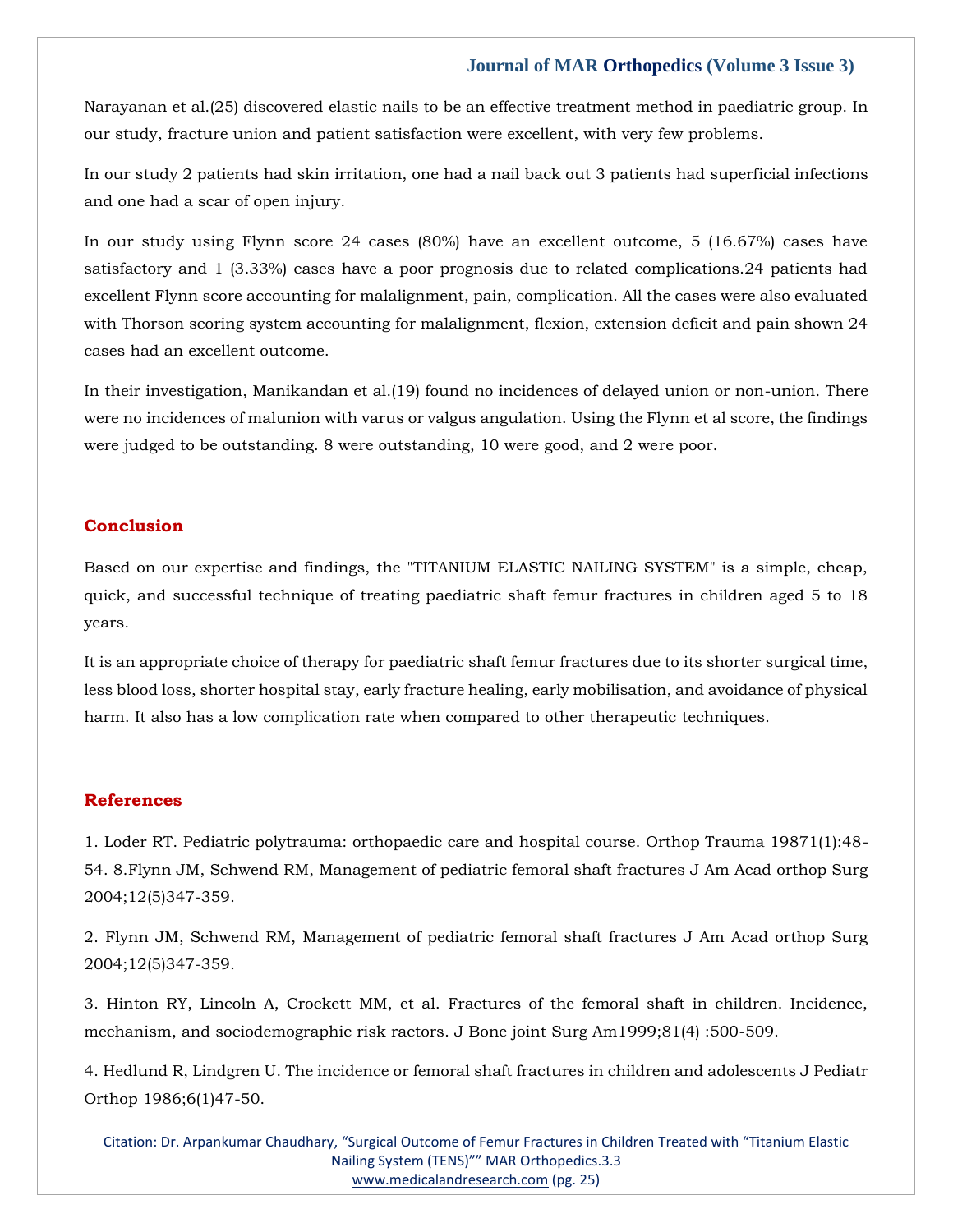5. [Fry K, Hoffer M, Brink J. femoral shaft fractures in brain-injured children. Trauma 1976;16\(5\)371-](https://www.google.com/search?q=femoral+shaft+fractures+in+brain-injured+children&sxsrf=APq-WBsUX9MRNGfv69agU_ipYf2TnAvvmQ%3A1649235263909&ei=P1VNYqSAN9qP4-EPkJmU-AM&ved=0ahUKEwjkm7mQiP_2AhXaxzgGHZAMBT8Q4dUDCA4&oq=femoral+shaft+fractures+in+brain-injured+children&gs_lcp=Cgdnd3Mtd2l6EAw6BwgjEOoCECdKBAhBGABKBAhGGABQtwFYtwFg-QVoAXABeACAAZgBiAGYAZIBAzAuMZgBAKABAaABArABCsABAQ&sclient=gws-wiz) [373.](https://www.google.com/search?q=femoral+shaft+fractures+in+brain-injured+children&sxsrf=APq-WBsUX9MRNGfv69agU_ipYf2TnAvvmQ%3A1649235263909&ei=P1VNYqSAN9qP4-EPkJmU-AM&ved=0ahUKEwjkm7mQiP_2AhXaxzgGHZAMBT8Q4dUDCA4&oq=femoral+shaft+fractures+in+brain-injured+children&gs_lcp=Cgdnd3Mtd2l6EAw6BwgjEOoCECdKBAhBGABKBAhGGABQtwFYtwFg-QVoAXABeACAAZgBiAGYAZIBAzAuMZgBAKABAaABArABCsABAQ&sclient=gws-wiz)

6. [Schenck RC Jr Basic histomorphology and physiology of skeletal growth. New York:NY Springer-](https://www.google.com/search?q=Basic+histomorphology+and+physiology+of+skeletal+growth&sxsrf=APq-WBtISjKV6if5idlEJO_QN-dKV_83Ag%3A1649235328255&ei=gFVNYuegD-KM4-EPyPixqAQ&ved=0ahUKEwjn4JCviP_2AhVixjgGHUh8DEUQ4dUDCA4&oq=Basic+histomorphology+and+physiology+of+skeletal+growth&gs_lcp=Cgdnd3Mtd2l6EAw6BwgjEOoCECdKBAhBGABKBAhGGABQ9wFY9wFgqQdoAXAAeACAAa8CiAGvApIBAzMtMZgBAKABAaABArABCsABAQ&sclient=gws-wiz)[Verlag, 1980:3-19.](https://www.google.com/search?q=Basic+histomorphology+and+physiology+of+skeletal+growth&sxsrf=APq-WBtISjKV6if5idlEJO_QN-dKV_83Ag%3A1649235328255&ei=gFVNYuegD-KM4-EPyPixqAQ&ved=0ahUKEwjn4JCviP_2AhVixjgGHUh8DEUQ4dUDCA4&oq=Basic+histomorphology+and+physiology+of+skeletal+growth&gs_lcp=Cgdnd3Mtd2l6EAw6BwgjEOoCECdKBAhBGABKBAhGGABQ9wFY9wFgqQdoAXAAeACAAa8CiAGvApIBAzMtMZgBAKABAaABArABCsABAQ&sclient=gws-wiz) 

7. [Daly KE, Calvert PT. Accidenral femoral fracture in infants injury 1991;22 \(4\) 337-338.](https://www.google.com/search?q=Accidenral+femoral+fracture+in+infants+injury+&sxsrf=APq-WBufPNjds3TY2VPjlYIuyUx3q-OHVQ%3A1649235393423&ei=wVVNYsC2GeSf4-EP3bKjiA8&ved=0ahUKEwiAm5rOiP_2AhXkzzgGHV3ZCPEQ4dUDCA4&oq=Accidenral+femoral+fracture+in+infants+injury+&gs_lcp=Cgdnd3Mtd2l6EAwyCAghEBYQHRAeOgcIIxDqAhAnSgQIQRgASgQIRhgAUJYDWJYDYNEGaAFwAXgAgAGkAYgBpAGSAQMwLjGYAQCgAQGgAQKwAQrAAQE&sclient=gws-wiz)

8. [New. Heinrich SD, Drvaric DM, Darr K, MacEwen GD. The operative stabilization of pediatric](https://www.google.com/search?q=The+operative+stabilization+of+pediatric+diaphyseal+femur+fractures+with+flexible+intramedullary+nails%3A+a+prospective+analysis&sxsrf=APq-WBv5Ofysu3Eg591VVoPItxFe0yALag%3A1649235407526&ei=z1VNYovWH6DE4-EPopqq6AI&ved=0ahUKEwjL-fbUiP_2AhUg4jgGHSKNCi0Q4dUDCA4&oq=The+operative+stabilization+of+pediatric+diaphyseal+femur+fractures+with+flexible+intramedullary+nails%3A+a+prospective+analysis&gs_lcp=Cgdnd3Mtd2l6EAwyBwgjEOoCECcyBwgjEOoCECcyBwgjEOoCECcyBwgjEOoCECcyBwgjEOoCECcyBwgjEOoCECcyBwgjEOoCECcyBwgjEOoCECcyBwgjEOoCECcyBwgjEOoCECdKBAhBGABKBAhGGABQgQNYgQNgqQdoAXABeACAAQCIAQCSAQCYAQCgAQGgAQKwAQrAAQE&sclient=gws-wiz)  [diaphyseal femur fractures with flexible intramedullary nails: a prospective analysis. Journal of pediatric](https://www.google.com/search?q=The+operative+stabilization+of+pediatric+diaphyseal+femur+fractures+with+flexible+intramedullary+nails%3A+a+prospective+analysis&sxsrf=APq-WBv5Ofysu3Eg591VVoPItxFe0yALag%3A1649235407526&ei=z1VNYovWH6DE4-EPopqq6AI&ved=0ahUKEwjL-fbUiP_2AhUg4jgGHSKNCi0Q4dUDCA4&oq=The+operative+stabilization+of+pediatric+diaphyseal+femur+fractures+with+flexible+intramedullary+nails%3A+a+prospective+analysis&gs_lcp=Cgdnd3Mtd2l6EAwyBwgjEOoCECcyBwgjEOoCECcyBwgjEOoCECcyBwgjEOoCECcyBwgjEOoCECcyBwgjEOoCECcyBwgjEOoCECcyBwgjEOoCECcyBwgjEOoCECcyBwgjEOoCECdKBAhBGABKBAhGGABQgQNYgQNgqQdoAXABeACAAQCIAQCSAQCYAQCgAQGgAQKwAQrAAQE&sclient=gws-wiz)  [orthopedics. 1994 Jul 1;14\(4\):501-7.](https://www.google.com/search?q=The+operative+stabilization+of+pediatric+diaphyseal+femur+fractures+with+flexible+intramedullary+nails%3A+a+prospective+analysis&sxsrf=APq-WBv5Ofysu3Eg591VVoPItxFe0yALag%3A1649235407526&ei=z1VNYovWH6DE4-EPopqq6AI&ved=0ahUKEwjL-fbUiP_2AhUg4jgGHSKNCi0Q4dUDCA4&oq=The+operative+stabilization+of+pediatric+diaphyseal+femur+fractures+with+flexible+intramedullary+nails%3A+a+prospective+analysis&gs_lcp=Cgdnd3Mtd2l6EAwyBwgjEOoCECcyBwgjEOoCECcyBwgjEOoCECcyBwgjEOoCECcyBwgjEOoCECcyBwgjEOoCECcyBwgjEOoCECcyBwgjEOoCECcyBwgjEOoCECcyBwgjEOoCECdKBAhBGABKBAhGGABQgQNYgQNgqQdoAXABeACAAQCIAQCSAQCYAQCgAQGgAQKwAQrAAQE&sclient=gws-wiz)

9. [Gross RH, Davidson R., Sullivan JA., Peeples RE. and Hufft R. Cast brace management of the femoral](https://www.google.com/search?q=Cast+brace+management+of+the+femoral+shaft+fracture+in+children+and+young+adults.+&sxsrf=APq-WBuSvyfmVhWFbQpHxmaLPsu7sO_qJg%3A1649235421367&ei=3VVNYsSEFqvE4-EPqdGaeA&ved=0ahUKEwiE58PbiP_2AhUr4jgGHamoBg8Q4dUDCA4&oq=Cast+brace+management+of+the+femoral+shaft+fracture+in+children+and+young+adults.+&gs_lcp=Cgdnd3Mtd2l6EAw6BwgjEOoCECdKBAhBGABKBAhGGABQnANYnANglwZoAXAAeACAAasBiAGrAZIBAzAuMZgBAKABAaABArABCsABAQ&sclient=gws-wiz)  [shaft fracture in children and young adults. J PediatrOrthop 1983; 3 \(5\) : 572-582.](https://www.google.com/search?q=Cast+brace+management+of+the+femoral+shaft+fracture+in+children+and+young+adults.+&sxsrf=APq-WBuSvyfmVhWFbQpHxmaLPsu7sO_qJg%3A1649235421367&ei=3VVNYsSEFqvE4-EPqdGaeA&ved=0ahUKEwiE58PbiP_2AhUr4jgGHamoBg8Q4dUDCA4&oq=Cast+brace+management+of+the+femoral+shaft+fracture+in+children+and+young+adults.+&gs_lcp=Cgdnd3Mtd2l6EAw6BwgjEOoCECdKBAhBGABKBAhGGABQnANYnANglwZoAXAAeACAAasBiAGrAZIBAzAuMZgBAKABAaABArABCsABAQ&sclient=gws-wiz)

10. [Kang SN, Mangwani J, Ramachandran M, Paterson JM, Barry M. Elastic intramedullary nailing of](https://www.google.com/search?q=Elastic+intramedullary+nailing+of+paediatric+fractures+of+the+forearm%3A+a+decade+of+experience+in+a+teaching+hospital+in+the+United+Kingdom.+&sxsrf=APq-WBt5HXq-VdizIBe1ryFp9O2Nlbe83A%3A1649235442208&ei=8lVNYraoDMSF4-EPmKyEgA8&ved=0ahUKEwi26bvliP_2AhXEwjgGHRgWAfAQ4dUDCA4&oq=Elastic+intramedullary+nailing+of+paediatric+fractures+of+the+forearm%3A+a+decade+of+experience+in+a+teaching+hospital+in+the+United+Kingdom.+&gs_lcp=Cgdnd3Mtd2l6EAwyBwgjEOoCECcyBwgjEOoCECcyBwgjEOoCECcyBwgjEOoCECcyBwgjEOoCECcyBwgjEOoCECcyBwgjEOoCECcyBwgjEOoCECcyBwgjEOoCECcyBwgjEOoCECdKBAhBGABKBAhGGABQhgNYhgNg8AZoAXAAeACAAQCIAQCSAQCYAQCgAQGgAQKwAQrAAQE&sclient=gws-wiz)  [paediatric fractures of the forearm: a decade of experience in a teaching hospital in the United Kingdom.](https://www.google.com/search?q=Elastic+intramedullary+nailing+of+paediatric+fractures+of+the+forearm%3A+a+decade+of+experience+in+a+teaching+hospital+in+the+United+Kingdom.+&sxsrf=APq-WBt5HXq-VdizIBe1ryFp9O2Nlbe83A%3A1649235442208&ei=8lVNYraoDMSF4-EPmKyEgA8&ved=0ahUKEwi26bvliP_2AhXEwjgGHRgWAfAQ4dUDCA4&oq=Elastic+intramedullary+nailing+of+paediatric+fractures+of+the+forearm%3A+a+decade+of+experience+in+a+teaching+hospital+in+the+United+Kingdom.+&gs_lcp=Cgdnd3Mtd2l6EAwyBwgjEOoCECcyBwgjEOoCECcyBwgjEOoCECcyBwgjEOoCECcyBwgjEOoCECcyBwgjEOoCECcyBwgjEOoCECcyBwgjEOoCECcyBwgjEOoCECcyBwgjEOoCECdKBAhBGABKBAhGGABQhgNYhgNg8AZoAXAAeACAAQCIAQCSAQCYAQCgAQGgAQKwAQrAAQE&sclient=gws-wiz)  [The Journal of Bone and Joint Surgery. British volume. 2011 Feb;93\(2\):262-5.](https://www.google.com/search?q=Elastic+intramedullary+nailing+of+paediatric+fractures+of+the+forearm%3A+a+decade+of+experience+in+a+teaching+hospital+in+the+United+Kingdom.+&sxsrf=APq-WBt5HXq-VdizIBe1ryFp9O2Nlbe83A%3A1649235442208&ei=8lVNYraoDMSF4-EPmKyEgA8&ved=0ahUKEwi26bvliP_2AhXEwjgGHRgWAfAQ4dUDCA4&oq=Elastic+intramedullary+nailing+of+paediatric+fractures+of+the+forearm%3A+a+decade+of+experience+in+a+teaching+hospital+in+the+United+Kingdom.+&gs_lcp=Cgdnd3Mtd2l6EAwyBwgjEOoCECcyBwgjEOoCECcyBwgjEOoCECcyBwgjEOoCECcyBwgjEOoCECcyBwgjEOoCECcyBwgjEOoCECcyBwgjEOoCECcyBwgjEOoCECcyBwgjEOoCECdKBAhBGABKBAhGGABQhgNYhgNg8AZoAXAAeACAAQCIAQCSAQCYAQCgAQGgAQKwAQrAAQE&sclient=gws-wiz)

11. Wani MM, Rashid M, Dar RA, Bashir A, Su[ltan A, Wani I, Rashid S, O'Sullivan M. Use of external](https://www.google.com/search?q=Use+of+external+fixator+versus+flexible+intramedullary+nailing+in+closed+pediatric+femur+fractures%3A+comparing+results+using+data+from+two+cohort+studies.+&sxsrf=APq-WBsYLdGlYZcj7Go-dpxs74g4fnXehA%3A1649235457394&ei=AVZNYrPDF4Sf4-EP1p2gkAM&ved=0ahUKEwjzx9rsiP_2AhWEzzgGHdYOCDIQ4dUDCA4&oq=Use+of+external+fixator+versus+flexible+intramedullary+nailing+in+closed+pediatric+femur+fractures%3A+comparing+results+using+data+from+two+cohort+studies.+&gs_lcp=Cgdnd3Mtd2l6EAwyBwgjEOoCECcyBwgjEOoCECcyBwgjEOoCECcyBwgjEOoCECcyBwgjEOoCECcyBwgjEOoCECcyBwgjEOoCECcyBwgjEOoCECcyBwgjEOoCECcyBwgjEOoCECdKBAhBGABKBAhGGABQrARYrARg8AdoAXAAeACAAQCIAQCSAQCYAQCgAQGgAQKwAQrAAQE&sclient=gws-wiz)  [fixator versus flexible intramedullary nailing in closed pediatric femur fractures: comparing results using](https://www.google.com/search?q=Use+of+external+fixator+versus+flexible+intramedullary+nailing+in+closed+pediatric+femur+fractures%3A+comparing+results+using+data+from+two+cohort+studies.+&sxsrf=APq-WBsYLdGlYZcj7Go-dpxs74g4fnXehA%3A1649235457394&ei=AVZNYrPDF4Sf4-EP1p2gkAM&ved=0ahUKEwjzx9rsiP_2AhWEzzgGHdYOCDIQ4dUDCA4&oq=Use+of+external+fixator+versus+flexible+intramedullary+nailing+in+closed+pediatric+femur+fractures%3A+comparing+results+using+data+from+two+cohort+studies.+&gs_lcp=Cgdnd3Mtd2l6EAwyBwgjEOoCECcyBwgjEOoCECcyBwgjEOoCECcyBwgjEOoCECcyBwgjEOoCECcyBwgjEOoCECcyBwgjEOoCECcyBwgjEOoCECcyBwgjEOoCECcyBwgjEOoCECdKBAhBGABKBAhGGABQrARYrARg8AdoAXAAeACAAQCIAQCSAQCYAQCgAQGgAQKwAQrAAQE&sclient=gws-wiz)  [data from two cohort studies. European Journal of Orthopaedic Surgery & Traumatology. 2016](https://www.google.com/search?q=Use+of+external+fixator+versus+flexible+intramedullary+nailing+in+closed+pediatric+femur+fractures%3A+comparing+results+using+data+from+two+cohort+studies.+&sxsrf=APq-WBsYLdGlYZcj7Go-dpxs74g4fnXehA%3A1649235457394&ei=AVZNYrPDF4Sf4-EP1p2gkAM&ved=0ahUKEwjzx9rsiP_2AhWEzzgGHdYOCDIQ4dUDCA4&oq=Use+of+external+fixator+versus+flexible+intramedullary+nailing+in+closed+pediatric+femur+fractures%3A+comparing+results+using+data+from+two+cohort+studies.+&gs_lcp=Cgdnd3Mtd2l6EAwyBwgjEOoCECcyBwgjEOoCECcyBwgjEOoCECcyBwgjEOoCECcyBwgjEOoCECcyBwgjEOoCECcyBwgjEOoCECcyBwgjEOoCECcyBwgjEOoCECcyBwgjEOoCECdKBAhBGABKBAhGGABQrARYrARg8AdoAXAAeACAAQCIAQCSAQCYAQCgAQGgAQKwAQrAAQE&sclient=gws-wiz)  [Feb;26\(2\):223-30.](https://www.google.com/search?q=Use+of+external+fixator+versus+flexible+intramedullary+nailing+in+closed+pediatric+femur+fractures%3A+comparing+results+using+data+from+two+cohort+studies.+&sxsrf=APq-WBsYLdGlYZcj7Go-dpxs74g4fnXehA%3A1649235457394&ei=AVZNYrPDF4Sf4-EP1p2gkAM&ved=0ahUKEwjzx9rsiP_2AhWEzzgGHdYOCDIQ4dUDCA4&oq=Use+of+external+fixator+versus+flexible+intramedullary+nailing+in+closed+pediatric+femur+fractures%3A+comparing+results+using+data+from+two+cohort+studies.+&gs_lcp=Cgdnd3Mtd2l6EAwyBwgjEOoCECcyBwgjEOoCECcyBwgjEOoCECcyBwgjEOoCECcyBwgjEOoCECcyBwgjEOoCECcyBwgjEOoCECcyBwgjEOoCECcyBwgjEOoCECcyBwgjEOoCECdKBAhBGABKBAhGGABQrARYrARg8AdoAXAAeACAAQCIAQCSAQCYAQCgAQGgAQKwAQrAAQE&sclient=gws-wiz)

12. [Oetgen ME, Adolfsen SE, Podeszwa DA. Management of femur fractures in children ages 6 to 12](https://www.google.com/search?q=Management+of+femur+fractures+in+children+ages+6+to+12+years+old.+&sxsrf=APq-WBt7FGnjh6ovyEvvC13YVzJ6wwMP0g%3A1649235471788&ei=D1ZNYunML4eE4-EP8-iKyA4&ved=0ahUKEwipkMnziP_2AhUHwjgGHXO0AukQ4dUDCA4&oq=Management+of+femur+fractures+in+children+ages+6+to+12+years+old.+&gs_lcp=Cgdnd3Mtd2l6EAw6BwgjEOoCECdKBAhBGABKBAhGGABQqQNYqQNg_AZoAXAAeACAAZ4BiAGeAZIBAzAuMZgBAKABAaABArABCsABAQ&sclient=gws-wiz)  [years old. Techniques in Orthopaedics. 2009 Sep 1;24\(3\):196-203.](https://www.google.com/search?q=Management+of+femur+fractures+in+children+ages+6+to+12+years+old.+&sxsrf=APq-WBt7FGnjh6ovyEvvC13YVzJ6wwMP0g%3A1649235471788&ei=D1ZNYunML4eE4-EP8-iKyA4&ved=0ahUKEwipkMnziP_2AhUHwjgGHXO0AukQ4dUDCA4&oq=Management+of+femur+fractures+in+children+ages+6+to+12+years+old.+&gs_lcp=Cgdnd3Mtd2l6EAw6BwgjEOoCECdKBAhBGABKBAhGGABQqQNYqQNg_AZoAXAAeACAAZ4BiAGeAZIBAzAuMZgBAKABAaABArABCsABAQ&sclient=gws-wiz)

13. [Ligier JN, Metaizeau JP, Prévot J, Lascombes P. Elastic stable intramedullary nailing of femoral shaft](https://www.google.com/search?q=Elastic+stable+intramedullary+nailing+of+femoral+shaft+fractures+in+children&sxsrf=APq-WBsrkIsd7kIpSaq-2EX3EGhIxiFhuA%3A1649235497767&ei=KVZNYuC-LuKM4-EPyPixqAQ&ved=0ahUKEwig9_r_iP_2AhVixjgGHUh8DEUQ4dUDCA4&oq=Elastic+stable+intramedullary+nailing+of+femoral+shaft+fractures+in+children&gs_lcp=Cgdnd3Mtd2l6EAwyBwgjEOoCECcyBwgjEOoCECcyBwgjEOoCECcyBwgjEOoCECcyBwgjEOoCECcyBwgjEOoCECcyBwgjEOoCECcyBwgjEOoCECcyBwgjEOoCECcyBwgjEOoCECdKBAhBGABKBAhGGABQ6gNY6gNgmAhoAXABeACAAQCIAQCSAQCYAQCgAQGgAQKwAQrAAQE&sclient=gws-wiz)  [fractures in children. The Journal of bone and joint surgery. British volume. 1988 Jan;70\(1\):74-7.](https://www.google.com/search?q=Elastic+stable+intramedullary+nailing+of+femoral+shaft+fractures+in+children&sxsrf=APq-WBsrkIsd7kIpSaq-2EX3EGhIxiFhuA%3A1649235497767&ei=KVZNYuC-LuKM4-EPyPixqAQ&ved=0ahUKEwig9_r_iP_2AhVixjgGHUh8DEUQ4dUDCA4&oq=Elastic+stable+intramedullary+nailing+of+femoral+shaft+fractures+in+children&gs_lcp=Cgdnd3Mtd2l6EAwyBwgjEOoCECcyBwgjEOoCECcyBwgjEOoCECcyBwgjEOoCECcyBwgjEOoCECcyBwgjEOoCECcyBwgjEOoCECcyBwgjEOoCECcyBwgjEOoCECcyBwgjEOoCECdKBAhBGABKBAhGGABQ6gNY6gNgmAhoAXABeACAAQCIAQCSAQCYAQCgAQGgAQKwAQrAAQE&sclient=gws-wiz)

14. [Batra A, Jain A, Khanna M, Lamba D, Bhuriya S, Dhiman A. Paediatric femoral shaft fractures](https://www.google.com/search?q=Paediatric+femoral+shaft+fractures+managed+with+tens.+&sxsrf=APq-WBuFHqOC9HxhE3IuWnkSZIRZo6yGjg%3A1649235512417&ei=OFZNYpqRGYrF4-EP4ruOwAI&ved=0ahUKEwiajfmGif_2AhWK4jgGHeKdAygQ4dUDCA4&oq=Paediatric+femoral+shaft+fractures+managed+with+tens.+&gs_lcp=Cgdnd3Mtd2l6EAw6BwgjEOoCECdKBAhBGABKBAhGGABQnwFYnwFgmQpoAXAAeACAAe0BiAHtAZIBAzItMZgBAKABAaABArABCsABAQ&sclient=gws-wiz)  [managed with tens. Indian Journal of Scientific Research. 2016;7\(1\):119-24.](https://www.google.com/search?q=Paediatric+femoral+shaft+fractures+managed+with+tens.+&sxsrf=APq-WBuFHqOC9HxhE3IuWnkSZIRZo6yGjg%3A1649235512417&ei=OFZNYpqRGYrF4-EP4ruOwAI&ved=0ahUKEwiajfmGif_2AhWK4jgGHeKdAygQ4dUDCA4&oq=Paediatric+femoral+shaft+fractures+managed+with+tens.+&gs_lcp=Cgdnd3Mtd2l6EAw6BwgjEOoCECdKBAhBGABKBAhGGABQnwFYnwFgmQpoAXAAeACAAe0BiAHtAZIBAzItMZgBAKABAaABArABCsABAQ&sclient=gws-wiz)

15. [Beaty JH., Austin SM., Warner WC, et al. 'A study of functional outcome of paediatric femoral](https://www.google.com/search?q=A+study+of+functional+outcome+of+paediatric+femoral+diaphyseal+fractures+treated+with+titanium+elastic+nailing%E2%80%99&sxsrf=APq-WBuRW65WEKth_vpZ-KIWQ8ra1C8l4A%3A1649235525975&ei=RVZNYqaYO5Gf4-EPgPCn6Ak&ved=0ahUKEwjmzrSNif_2AhWRzzgGHQD4CZ0Q4dUDCA4&oq=A+study+of+functional+outcome+of+paediatric+femoral+diaphyseal+fractures+treated+with+titanium+elastic+nailing%E2%80%99&gs_lcp=Cgdnd3Mtd2l6EAwyBwgjEOoCECcyBwgjEOoCECcyBwgjEOoCECcyBwgjEOoCECcyBwgjEOoCECcyBwgjEOoCECcyBwgjEOoCECcyBwgjEOoCECcyBwgjEOoCECcyBwgjEOoCECdKBAhBGABKBAhGGABQlwNYlwNgvQhoAXABeACAAQCIAQCSAQCYAQCgAQGgAQKwAQrAAQE&sclient=gws-wiz)  [diaphyseal fractures treated with titanium elastic nailing'. J PediatrOrthop 1994; 14: 178](https://www.google.com/search?q=A+study+of+functional+outcome+of+paediatric+femoral+diaphyseal+fractures+treated+with+titanium+elastic+nailing%E2%80%99&sxsrf=APq-WBuRW65WEKth_vpZ-KIWQ8ra1C8l4A%3A1649235525975&ei=RVZNYqaYO5Gf4-EPgPCn6Ak&ved=0ahUKEwjmzrSNif_2AhWRzzgGHQD4CZ0Q4dUDCA4&oq=A+study+of+functional+outcome+of+paediatric+femoral+diaphyseal+fractures+treated+with+titanium+elastic+nailing%E2%80%99&gs_lcp=Cgdnd3Mtd2l6EAwyBwgjEOoCECcyBwgjEOoCECcyBwgjEOoCECcyBwgjEOoCECcyBwgjEOoCECcyBwgjEOoCECcyBwgjEOoCECcyBwgjEOoCECcyBwgjEOoCECcyBwgjEOoCECdKBAhBGABKBAhGGABQlwNYlwNgvQhoAXABeACAAQCIAQCSAQCYAQCgAQGgAQKwAQrAAQE&sclient=gws-wiz)-183.

16. [F.M. Kovar, E. Strasser, M. Jaindl, G. Endler, G. Oberleitner, Complications following implant](https://www.google.com/search?q=Complications+following+implant+removal+in+patients+with+proximal+femur+fractures+%E2%80%93+an+observational+study+over+16years&sxsrf=APq-WBuce1jcuHYdqStE7hoMnWrWxPK_kQ%3A1649235615211&ei=n1ZNYrW3DKma4-EPhM-a8AE&ved=0ahUKEwj1gvu3if_2AhUpzTgGHYSnBh4Q4dUDCA4&oq=Complications+following+implant+removal+in+patients+with+proximal+femur+fractures+%E2%80%93+an+observational+study+over+16years&gs_lcp=Cgdnd3Mtd2l6EAwyBwgjEOoCECcyBwgjEOoCECcyBwgjEOoCECcyBwgjEOoCECcyBwgjEOoCECcyBwgjEOoCECcyBwgjEOoCECcyBwgjEOoCECcyBwgjEOoCECcyBwgjEOoCECdKBAhBGABKBAhGGABQlQNYlQNglQdoAXAAeACAAQCIAQCSAQCYAQCgAQGgAQKwAQrAAQE&sclient=gws-wiz)  removal in patients with proximal femur fractures – [an observational study over 16years. Orthopaedics&](https://www.google.com/search?q=Complications+following+implant+removal+in+patients+with+proximal+femur+fractures+%E2%80%93+an+observational+study+over+16years&sxsrf=APq-WBuce1jcuHYdqStE7hoMnWrWxPK_kQ%3A1649235615211&ei=n1ZNYrW3DKma4-EPhM-a8AE&ved=0ahUKEwj1gvu3if_2AhUpzTgGHYSnBh4Q4dUDCA4&oq=Complications+following+implant+removal+in+patients+with+proximal+femur+fractures+%E2%80%93+an+observational+study+over+16years&gs_lcp=Cgdnd3Mtd2l6EAwyBwgjEOoCECcyBwgjEOoCECcyBwgjEOoCECcyBwgjEOoCECcyBwgjEOoCECcyBwgjEOoCECcyBwgjEOoCECcyBwgjEOoCECcyBwgjEOoCECcyBwgjEOoCECdKBAhBGABKBAhGGABQlQNYlQNglQdoAXAAeACAAQCIAQCSAQCYAQCgAQGgAQKwAQrAAQE&sclient=gws-wiz)  [Traumatology: Surgery & Research, 2015; 101 \(7\), 785-789.](https://www.google.com/search?q=Complications+following+implant+removal+in+patients+with+proximal+femur+fractures+%E2%80%93+an+observational+study+over+16years&sxsrf=APq-WBuce1jcuHYdqStE7hoMnWrWxPK_kQ%3A1649235615211&ei=n1ZNYrW3DKma4-EPhM-a8AE&ved=0ahUKEwj1gvu3if_2AhUpzTgGHYSnBh4Q4dUDCA4&oq=Complications+following+implant+removal+in+patients+with+proximal+femur+fractures+%E2%80%93+an+observational+study+over+16years&gs_lcp=Cgdnd3Mtd2l6EAwyBwgjEOoCECcyBwgjEOoCECcyBwgjEOoCECcyBwgjEOoCECcyBwgjEOoCECcyBwgjEOoCECcyBwgjEOoCECcyBwgjEOoCECcyBwgjEOoCECcyBwgjEOoCECdKBAhBGABKBAhGGABQlQNYlQNglQdoAXAAeACAAQCIAQCSAQCYAQCgAQGgAQKwAQrAAQE&sclient=gws-wiz)

17. [Heinrich SD., Drvaric DM., Karr K. and Macevan GD. The operative stabilization of pediatric](https://www.google.com/search?q=The+operative+stabilization+of+pediatric+diaphyseal+femur+fractures+with+flexible+intramedullary+nails.+&sxsrf=APq-WBvTwgqQurnEz-f4sfZbrijWAUvKHg%3A1649235628242&ei=rFZNYsWyDpGf4-EPgPCn6Ak&ved=0ahUKEwjFuJa-if_2AhWRzzgGHQD4CZ0Q4dUDCA4&oq=The+operative+stabilization+of+pediatric+diaphyseal+femur+fractures+with+flexible+intramedullary+nails.+&gs_lcp=Cgdnd3Mtd2l6EAwyBwgjEOoCECcyBwgjEOoCECcyBwgjEOoCECcyBwgjEOoCECcyBwgjEOoCECcyBwgjEOoCECcyBwgjEOoCECcyBwgjEOoCECcyBwgjEOoCECcyBwgjEOoCECdKBAhBGABKBAhGGABQqANYqANg0gdoAXAAeACAAQCIAQCSAQCYAQCgAQGgAQKwAQrAAQE&sclient=gws-wiz)  [diaphyseal femur fractures with flexible intramedullary nails. A prospective analysis. J PediatrOrthop](https://www.google.com/search?q=The+operative+stabilization+of+pediatric+diaphyseal+femur+fractures+with+flexible+intramedullary+nails.+&sxsrf=APq-WBvTwgqQurnEz-f4sfZbrijWAUvKHg%3A1649235628242&ei=rFZNYsWyDpGf4-EPgPCn6Ak&ved=0ahUKEwjFuJa-if_2AhWRzzgGHQD4CZ0Q4dUDCA4&oq=The+operative+stabilization+of+pediatric+diaphyseal+femur+fractures+with+flexible+intramedullary+nails.+&gs_lcp=Cgdnd3Mtd2l6EAwyBwgjEOoCECcyBwgjEOoCECcyBwgjEOoCECcyBwgjEOoCECcyBwgjEOoCECcyBwgjEOoCECcyBwgjEOoCECcyBwgjEOoCECcyBwgjEOoCECcyBwgjEOoCECdKBAhBGABKBAhGGABQqANYqANg0gdoAXAAeACAAQCIAQCSAQCYAQCgAQGgAQKwAQrAAQE&sclient=gws-wiz)  [1994 Vol. 14: 501-507.](https://www.google.com/search?q=The+operative+stabilization+of+pediatric+diaphyseal+femur+fractures+with+flexible+intramedullary+nails.+&sxsrf=APq-WBvTwgqQurnEz-f4sfZbrijWAUvKHg%3A1649235628242&ei=rFZNYsWyDpGf4-EPgPCn6Ak&ved=0ahUKEwjFuJa-if_2AhWRzzgGHQD4CZ0Q4dUDCA4&oq=The+operative+stabilization+of+pediatric+diaphyseal+femur+fractures+with+flexible+intramedullary+nails.+&gs_lcp=Cgdnd3Mtd2l6EAwyBwgjEOoCECcyBwgjEOoCECcyBwgjEOoCECcyBwgjEOoCECcyBwgjEOoCECcyBwgjEOoCECcyBwgjEOoCECcyBwgjEOoCECcyBwgjEOoCECcyBwgjEOoCECdKBAhBGABKBAhGGABQqANYqANg0gdoAXAAeACAAQCIAQCSAQCYAQCgAQGgAQKwAQrAAQE&sclient=gws-wiz)

Citation: Dr. Arpankumar Chaudhary, "Surgical Outcome of Femur Fractures in Children Treated with "Titanium Elastic Nailing System (TENS)"" MAR Orthopedics.3.3 [www.medicalandresearch.com](http://www.medicalandresearch.com/) (pg. 26)